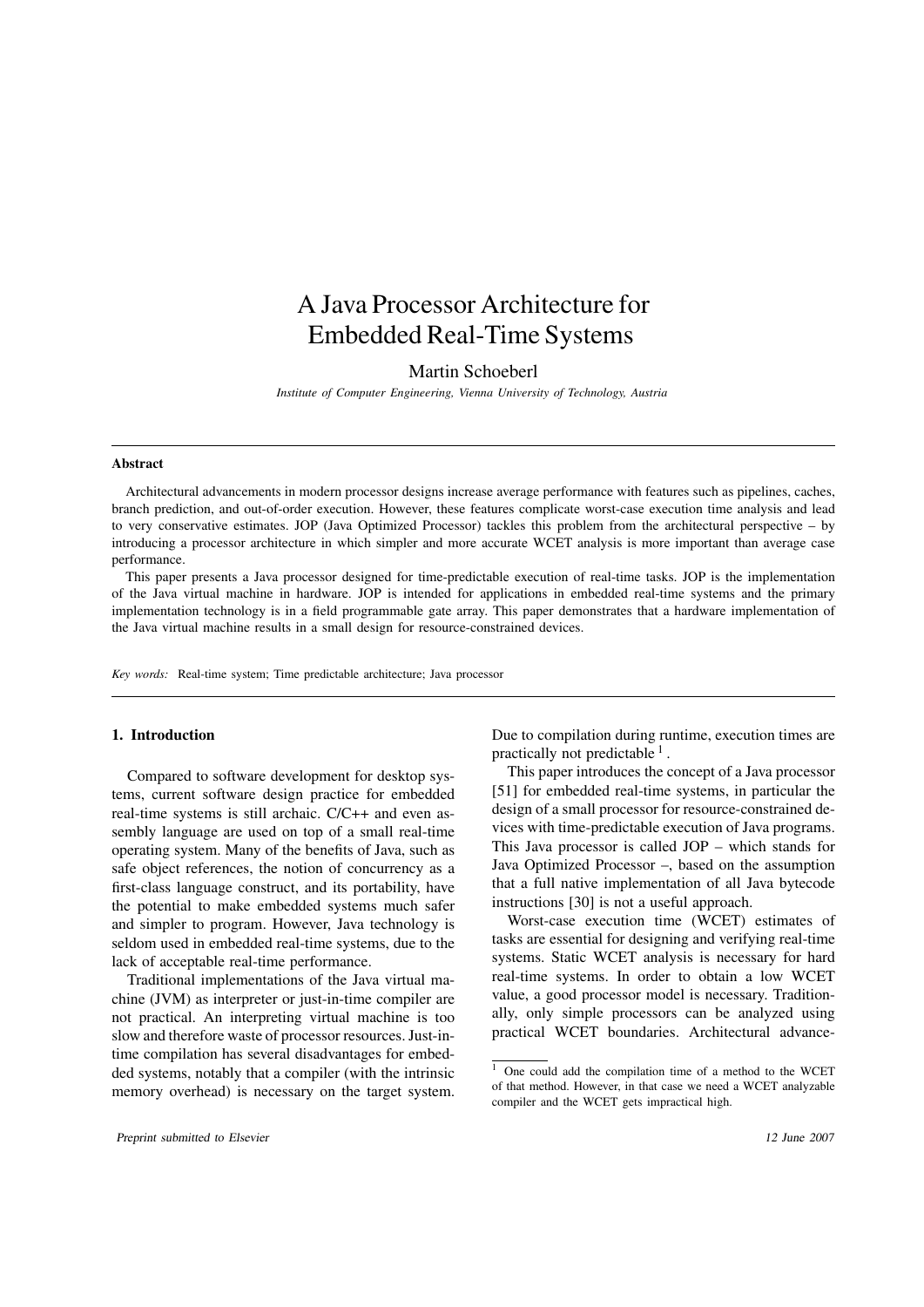ments in modern processor designs tend to abide by the rule: '*Make the average case as fast as possible*'. This is orthogonal to '*Minimize the worst case*' and has the effect of complicating WCET analysis. This paper tackles this problem from the architectural perspective – by introducing a processor architecture in which simpler and more accurate WCET analysis is more important than average case performance.

JOP is designed from ground up with time predictable execution of Java bytecode as major design goal. All function units, and especially the interaction between them, are carefully designed to avoid any time dependency between bytecodes. The architectural highlights are:

- (i) Dynamic translation of the CISC Java bytecodes to a RISC, stack based instruction set (the microcode) that can be executed in a 3 stage pipeline.
- (ii) The translation takes exactly one cycle per bytecode and is therefore pipelined. Compared to other forms of dynamic code translation the proposed translation does not add any variable latency to the execution time and is therefore time predictable.
- (iii) Interrupts are inserted in the translation stage as special bytecodes and are transparent to the microcode pipeline.
- (iv) The short pipeline (4 stages) results in short conditional branch delays and a hard to analyze branch prediction logic or branch target buffer can be avoided.
- (v) Simple execution stage with the two topmost stack elements as discrete registers. No write back stage or forwarding logic is needed.
- (vi) Constant execution time (one cycle) for all microcode instructions. No stalls in the microcode pipeline. Loads and stores of object fields are handled explicitly.
- (vii) No time dependencies between bytecodes result in a simple processor model for the low-level WCET analysis.
- (viii) Time predictable instruction cache that caches whole methods. Only invoke and return instruction can result in a cache miss. All other instructions are guaranteed cache hits.
- (ix) Time predictable data cache for local variables and the operand stack. Access to local variables is a guaranteed hit and no pipeline stall can happen. Stack cache fill and spill is under microcode control and analyzable.
- (x) No prefetch buffers or store buffers that can introduce unbound time dependencies of instructions.

Even simple processors can contain an instruction prefetch buffer that prohibits exact WCET values. The design of the method cache and the translation unit avoids the variable latency of a prefetch buffer.

- (xi) Good average case performance compared to other non real-time Java processors.
- (xii) Avoidance of hard to analyze architectural features results in a very small design. Therefore an available real estate can be used for a chip multiprocessor solution.

In this paper, we will present the architecture of the real-time Java processor and the evaluation results for JOP, with respect to WCET, size and performance. We will show that the execution time of Java bytecodes can be exactly predicted in terms of the number of clock cycles. We will also evaluate the general performance of JOP in relation to other embedded Java systems. Although JOP is intended as a processor with a low WCET for all operations, its general performance is still important. We will see that a real-time processor architecture does not need to be slow.

In the following section, related work on real-time Java, Java processors, and issues with the low-level WCET analysis for standard processors is presented. In Section 3 a brief overview of the architecture of JOP is given, followed by a more detailed description of the microcode. In Section 4 it is shown that our objective of providing an easy target for WCET analysis has been achieved. Section 5 compares JOP's resource usage with other soft-core processors. In the Section 6, a number of different solutions for embedded Java are compared at the bytecode level and at the application level.

# 2. Related Work

In this section we present arguments for Java in realtime systems, various Java processors from industry and academia, and an overview of issues in the low-level WCET analysis that can be avoided by the proposed processor design.

# 2.1. *Real-Time Java*

Java is a strongly typed, object oriented language, with safe references, and array bounds checking. Java shares those features with Ada, the main language for safety critical real-time systems. It is even possible, and has been done [60,8], to compile Ada 95 for the JVM. In contrast to Ada, Java has a large user and open-source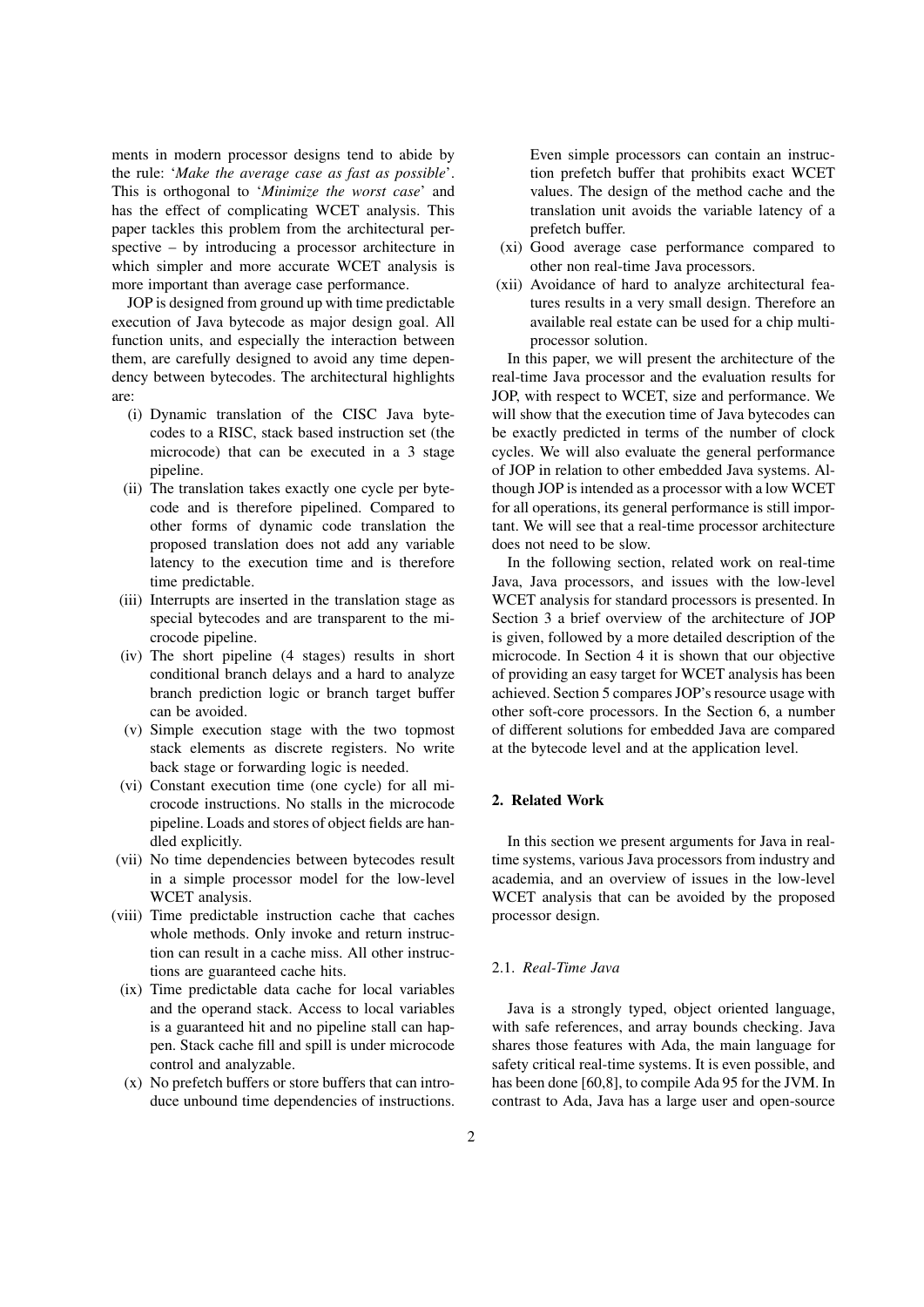code base. In [64] it is argued that Java will become the better technology for real-time systems.

The object references replace error-prone C/C++ style pointers. Type checking is enforced by the compiler and performed at runtime. Those features greatly help to avoid program errors. Therefore Java is an attractive choice for safety critical and real-time systems [56,26]. Furthermore, threads and synchronization, common idioms in real-time programming, are part of the language.

An early document published by the NIST [33] defines the requirements for real-time Java. Based on those requirements the Real-Time Specification for Java (RTSJ) [7] started as first Java Specification Request (JSR). In the expert group of the RTSJ garbage collection was considered as the main issue of Java in real-time systems. Therefore the RTSJ defines, besides other idioms, new memory areas (scoped memory) and a NoHeapRealtimeThread that can interrupt the garbage collector. However, real-time garbage collection is an active research area (e.g., [5]). In [44] and [52] it is shown that a correctly scheduled garbage collector can be used even in hard real-time systems.

Discussion of the RTSJ, platforms for embedded Java and the definition and implementation of a real-time profile for embedded Java on JOP can be found in [48].

Java bytecode generation has to follow stringent rules [30] in order to pass the class file verification of the JVM. Those restrictions lead to an *analysis friendly* code, e.g. the stack size is known at each instruction. The control flow instructions are well defined. Branches are relative and the destination is within the same method. In Java class files there is more information available than in compiled C/C++ executables. All links are symbolic and it is possible to reconstruct the class hierarchy from the class files. Therefore, a WCET analysis tool can statically determine all possible targets for a virtual method invocation.

## 2.2. *Java Processors*

Table 1 lists the relevant Java processors available to date. Sun introduced the first version of picoJava [36] in 1997. Sun's picoJava is the Java processor most often cited in research papers. It is used as a reference for new Java processors and as the basis for research into improving various aspects of a Java processor. Ironically, this processor was never released as a product by Sun. A redesign followed in 1999, known as picoJava-II that is now freely available with a rich set of documentation [58,59]. The architecture of picoJava is a stack-based

| Table 1 |  |                                 |
|---------|--|---------------------------------|
|         |  | JOP and various Java processors |

|                                 | Target                       | <b>Size</b> | Speed        |     |
|---------------------------------|------------------------------|-------------|--------------|-----|
|                                 | technology                   | Logic       | Memory (MHz) |     |
| <b>JOP</b>                      | Altera, Xilinx FPGA 2050 LCs |             | 3 KB         | 100 |
| picoJava [58,59] No realization |                              | 128 Kgates  | 38 KB        |     |
| aJile [1,19]                    | ASIC $0.25\mu$               | 25 Kgates   | 48 KB        | 100 |
| Cjip [18,25]                    | ASIC $0.35\mu$               | 70 Kgates   | 55 KB        | 80  |
| Moon [62,63]                    | Altera FPGA                  | 3660 LCs    | 4 KB         |     |
| Lightfoot [9]                   | Xilinx FPGA                  | 3400 LCs    | 4 KB         | 40  |
| Komodo [27]                     | Xilinx FPGA                  | 2600 LCs    |              | 33  |
| FemtoJava [6]                   | Xilinx FPGA                  | 2710 LCs    | $0.5$ KB     | 56  |

CISC processor implementing 341 different instructions [36] and is the most complex Java processor available. The processor can be implemented in about 440K gates [11]. Simple Java bytecodes are directly implemented in hardware, most of them execute in one to three cycles. Other performance critical instructions, for instance invoking a method, are implemented in microcode. pico-Java traps on the remaining complex instructions, such as creation of an object, and emulates this instruction. A trap is rather expensive and has a minimum overhead of 16 clock cycles. This minimum value can only be achieved if the trap table entry is in the data cache and the first instruction of the trap routine is in the instruction cache. The worst-case trap latency is 926 clock cycles [59]. This great variation in execution times for a trap hampers tight WCET estimates.

aJile's JEMCore is a direct-execution Java processor that is available as both an IP core and a stand alone processor [1,19]. It is based on the 32-bit JEM2 Java chip developed by Rockwell-Collins. Two silicon versions of JEM exist today: the aJ-80 and the aJ-100. Both versions comprise a JEM2 core, 48 KB zero wait state RAM and peripheral components. 16 KB of the RAM is used for the writable control store. The remaining 32 KB is used for storage of the processor stack. The aJile processor is intended for real-time systems with an on-chip real-time thread manager. aJile Systems was part of the expert group for the RTSJ [7]. However, no information is available about bytecode execution times.

The Cjip processor [18,25] supports multiple instruction sets, allowing Java, C, C++ and assembler to coexist. Internally, the Cjip uses 72 bit wide microcode instructions, to support the different instruction sets. At its core, Cjip is a 16-bit CISC architecture with on-chip 36 KB ROM and 18 KB RAM for fixed and loadable microcode. Another 1 KB RAM is used for eight independent register banks, string buffer and two stack caches. Cjip is implemented in 0.35-micron technology and can be clocked up to 80 MHz. The JVM is implemented largely in microcode (about 88% of the Java bytecodes).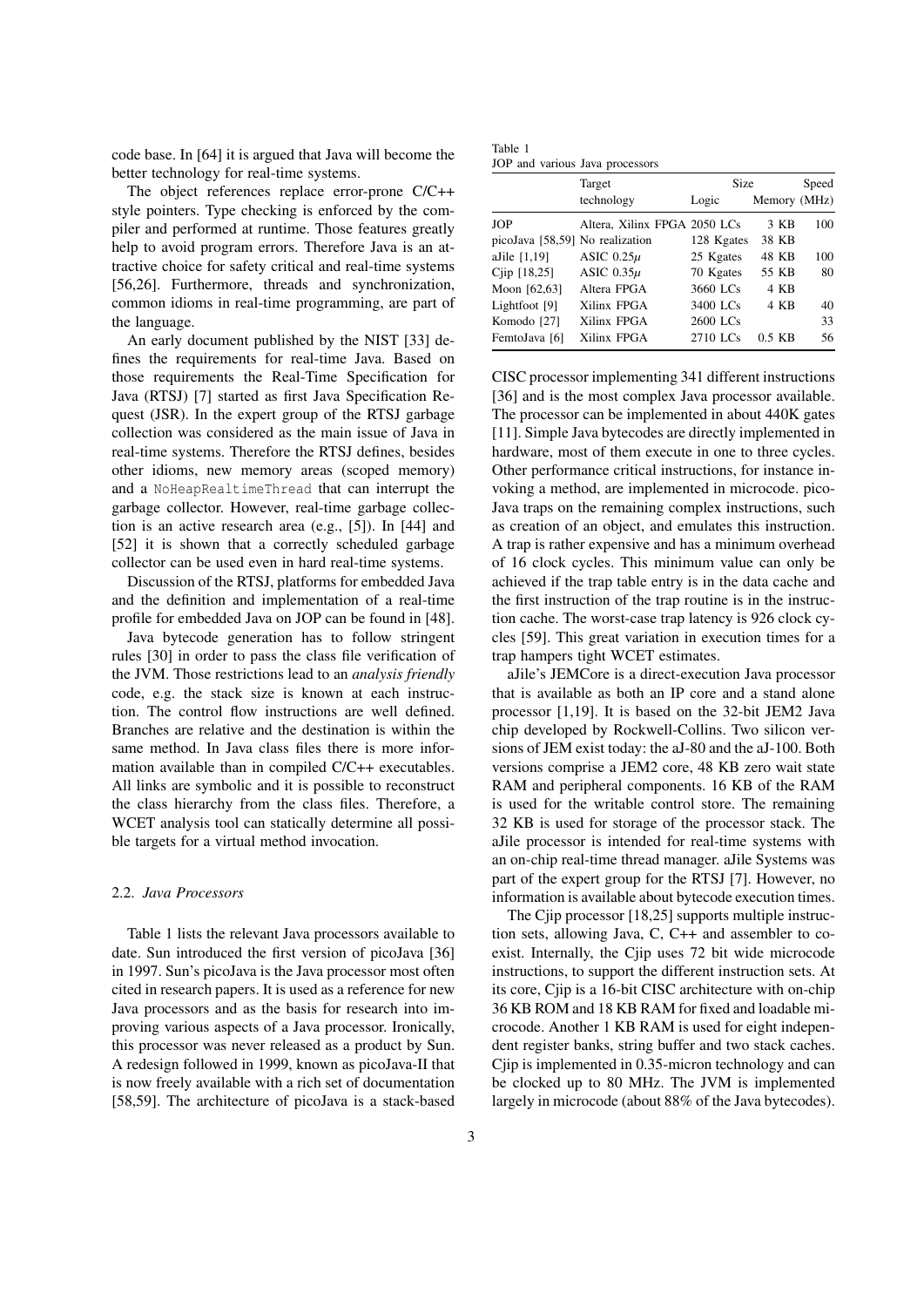Java thread scheduling and garbage collection are implemented as processes in microcode. Microcode instructions execute in two or three cycles. A JVM bytecode requires several microcode instructions. The Cjip Java instruction set and the extensions are described in detail in [24]. For example: a bytecode nop executes in 6 cycles while an iadd takes 12 cycles. Conditional bytecode branches are executed in 33 to 36 cycles. Object oriented instructions such getfield, putfield or invokevirtual are not part of the instruction set.

Vulcan ASIC's Moon processor is an implementation of the JVM to run in an FPGA. The execution model is the often-used mix of direct, microcode and trapped execution. As described in [62], a simple stack folding is implemented in order to reduce five memory cycles to three for instruction sequences like *push-push-add*. The Moon2 processor [63] is available as an encrypted HDL source for Altera FPGAs or as VHDL or Verilog source code.

The Lightfoot 32-bit core [9] is a hybrid 8/32-bit processor based on the Harvard architecture. Program memory is 8 bits wide and data memory is 32 bits wide. The core contains a 3-stage pipeline with an integer ALU, a barrel shifter and a 2-bit multiply step unit. According to DCT, the performance is typically 8 times better than RISC interpreters running at the same clock speed. The core is provided as an EDIF netlist for dedicated Xilinx devices.

Komodo [27] is a multithreaded Java processor with a four-stage pipeline. It is intended as a basis for research on real-time scheduling on a multithreaded microcontroller. The unique feature of Komodo is the instruction fetch unit with four independent program counters and status flags for four threads. A priority manager is responsible for hardware real-time scheduling and can select a new thread after each bytecode instruction. Komodos multi-threading is similar to hyper-threading in modern processors that are trying to hide latencies in instruction fetching. However, this feature leads to very pessimistic WCET values (in effect rendering this performance gain useless in hard real-time systems). The fact that the pipeline clock is only a quarter of the system clock also wastes a considerable amount of potential performance.

FemtoJava [6] is a research project to build an application specific Java processor. The bytecode usage of the embedded application is analyzed and a customized version of FemtoJava is generated in order to minimize the resource usage. The resource usage is very high, compared to the minimal Java subset implemented and the low performance of the processor.

Besides the *real* Java processors a FORTH chip

(PSC1000 [38]) is marketed as Java processors. Java coprocessors (e.g. JSTAR [32]) provide Java execution speedup for general-purpose processors. Jazelle [4] is an extension of the ARM 32-bit RISC processor. It introduces a third instruction set (bytecode), besides the Thumb instruction set (a 16-bit mode for reduced memory consumption), to the processor. The Jazelle coprocessor is integrated into the same chip as the ARM processor.

So far, all processors described (except Cjip) perform weakly in the area of time-predictable execution of Java bytecodes. However, a low-level analysis of execution times is of primary importance for WCET analysis. Therefore, the main objective is to define and implement a processor architecture that is as predictable as possible. However, it is equally important that this does not result in a low performance solution. Performance shall not suffer as a result of the time-predictable architecture. In Section 6, the overall performance of various Java systems, including the aJile processor, Komodo, and Cjip, is compared with JOP.

## 2.3. *WCET Analysis*

WCET Analysis can be divided in high-level and low-level analysis (see also Section 4). The high-level analysis is a mature research topic [29,43,40]. The main issues to be solved are in the low-level analysis. The processors that can be analyzed are usually several generations behind actual architectures [14,34,20]. An example: Thesing models in his 2004 PhD thesis [61] the PowerPC 750 (the MPC755 variant). The PowerPC 750 was introduced 1997 and the MPC755 is now (2006) *not recommended for new designs*.

The main issues in low-level analysis are many features of modern processors that increase average performance. All those features, such as multi-level caches, branch target buffer, out-of-order (OOO) execution, and speculation, include a lot of state that depends on a large execution history. Modeling this history for the WCET analysis leads to a state explosion for the final WCET calculation. Therefore low-level WCET analysis usually performs simplifications and uses conservative estimates. One example of this conservative estimate is to classify a cache access, if the outcome of the cache access is unknown, as a miss to be on the safe side. In [31] it is shown that this intuitive assumption can be wrong on dynamically scheduled microprocessors. An example is provided where a cache hit can cause a longer execution than a cache miss. In [28] a hypothetical OOO microprocessor is modeled for the analysis.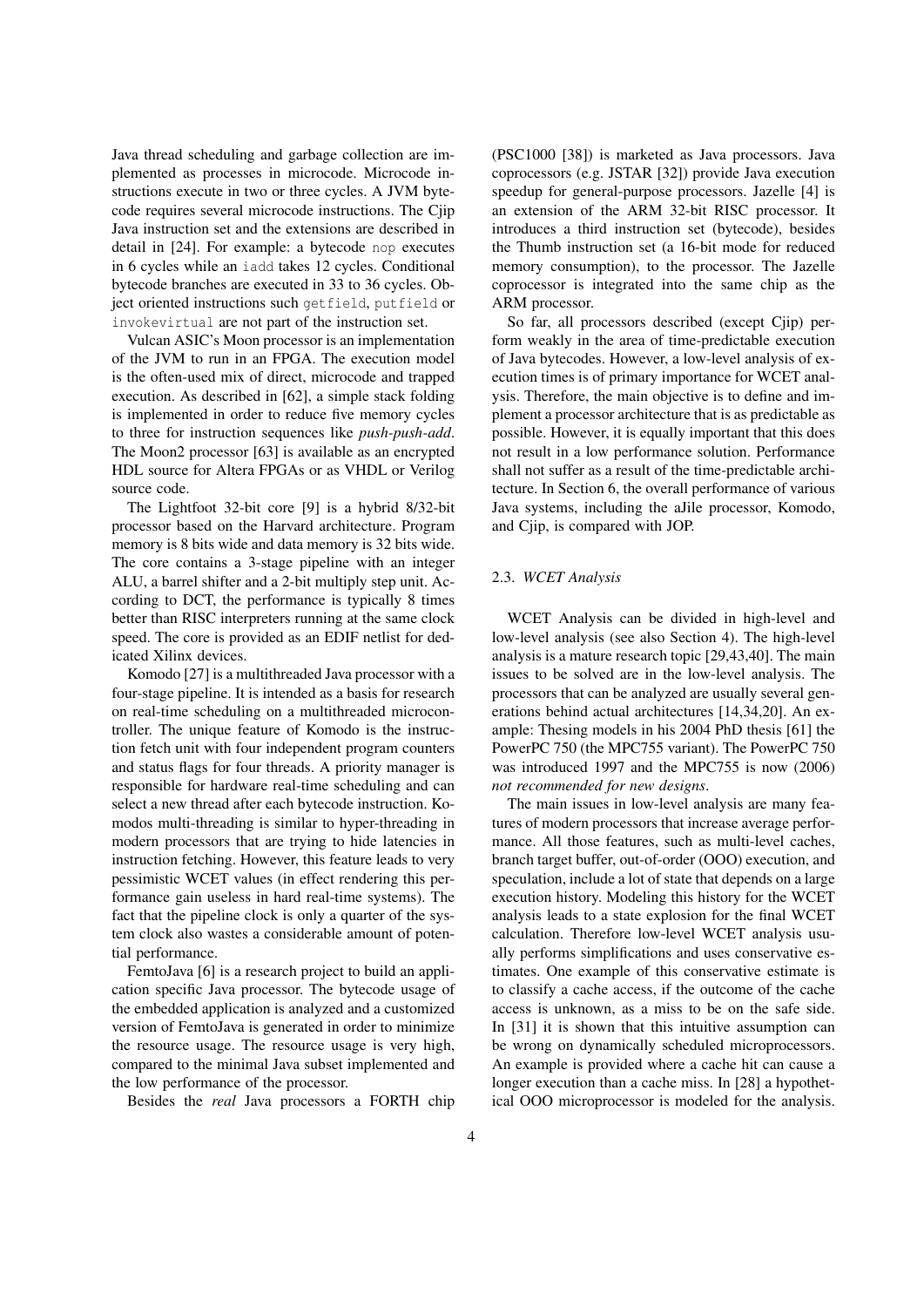However, verification of the proposed approach on a real processor is missing. Another issue is the missing or sometimes wrong documentation of the processor internals [13]. From a survey of the literature we found that modeling a new version of a microprocessor and finding all undocumented details is usually worth a full PhD thesis.

We argue that trying to catch up on the analysis side with the growing complexity of modern computer architectures is not feasible. A paradigm shift is necessary, either on the hardware level or on the application level. Puschner argues for a single-path programming style [41] that results in a constant execution time. In that case execution time can be simply measured. However, this programming paradigm is quite unusual and restrictive. We argue in this paper that the computer architecture has to be redefined or adapted for real-time systems. Predictable and *analyzable* execution time is of primary importance for this computer architecture.

# 3. JOP Architecture

JOP is a stack computer with its own instruction set, called microcode in this paper. Java bytecodes are translated into microcode instructions or sequences of microcode. The difference between the JVM and JOP is best described as the following: "The JVM is a CISC stack architecture, whereas JOP is a RISC stack architecture."

The name JOP stands for *Java Optimized Processor* to enforce that the microcode instructions are optimized for Java bytecode. A direct implementation of all bytecodes [30] in hardware is not a useful approach. Some bytecodes are very complex (e.g., new has to interact with the garbage collector) and the dynamic instruction frequency is low [36,16]. All available Java processors implement only a subset of the instructions in hardware.

Figure 1 shows JOP's major function units. A typical configuration of JOP contains the processor core, a memory interface and a number of IO devices. The module extension provides the link between the processor core, and the memory and IO modules.

The processor core contains the three microcode pipeline stages *microcode fetch*, *decode* and *execute* and an additional translation stage *bytecode fetch*. The ports to the other modules are the two top elements of the stack (A and B), input to the top-of-stack (Data), bytecode cache address and data, and a number of control signals. There is no direct connection between the processor core and the external world.

The memory interface provides a connection between



Fig. 1. Block diagram of JOP

the main memory and the processor core. It also contains the bytecode cache. The extension module controls data read and write. The *busy* signal is used by the microcode instruction wait<sup>2</sup> to synchronize the processor core with the memory unit. The core reads bytecode instructions through dedicated buses (BC address and BC data) from the memory subsystem. The request for a method to be placed in the cache is performed through the extension module, but the cache hit detection and load is performed by the memory interface independently of the processor core (and therefore concurrently).

The I/O interface contains peripheral devices, such as the system time and timer interrupt for real-time thread scheduling, a serial interface and application-specific devices. Read and write to and from this module are controlled by the extension module. All external devices are connected to the I/O interface.

The extension module performs three functions: (a) it contains hardware accelerators (such as the multiplier unit in this example), (b) the control for the memory and the I/O module, and (c) the multiplexer for the read data that is loaded into the top-of-stack register. The write data from the top-of-stack (A) is connected directly to all modules.

The division of the processor into those four modules greatly simplifies the adaptation of JOP for different application domains or hardware platforms. Porting JOP

<sup>2</sup> The busy signal can also be used to stall the whole processor pipeline. This was the change made to JOP by Flavius Gruian [17]. However, in this synchronization mode, the concurrency between the memory access module and the main pipeline is lost.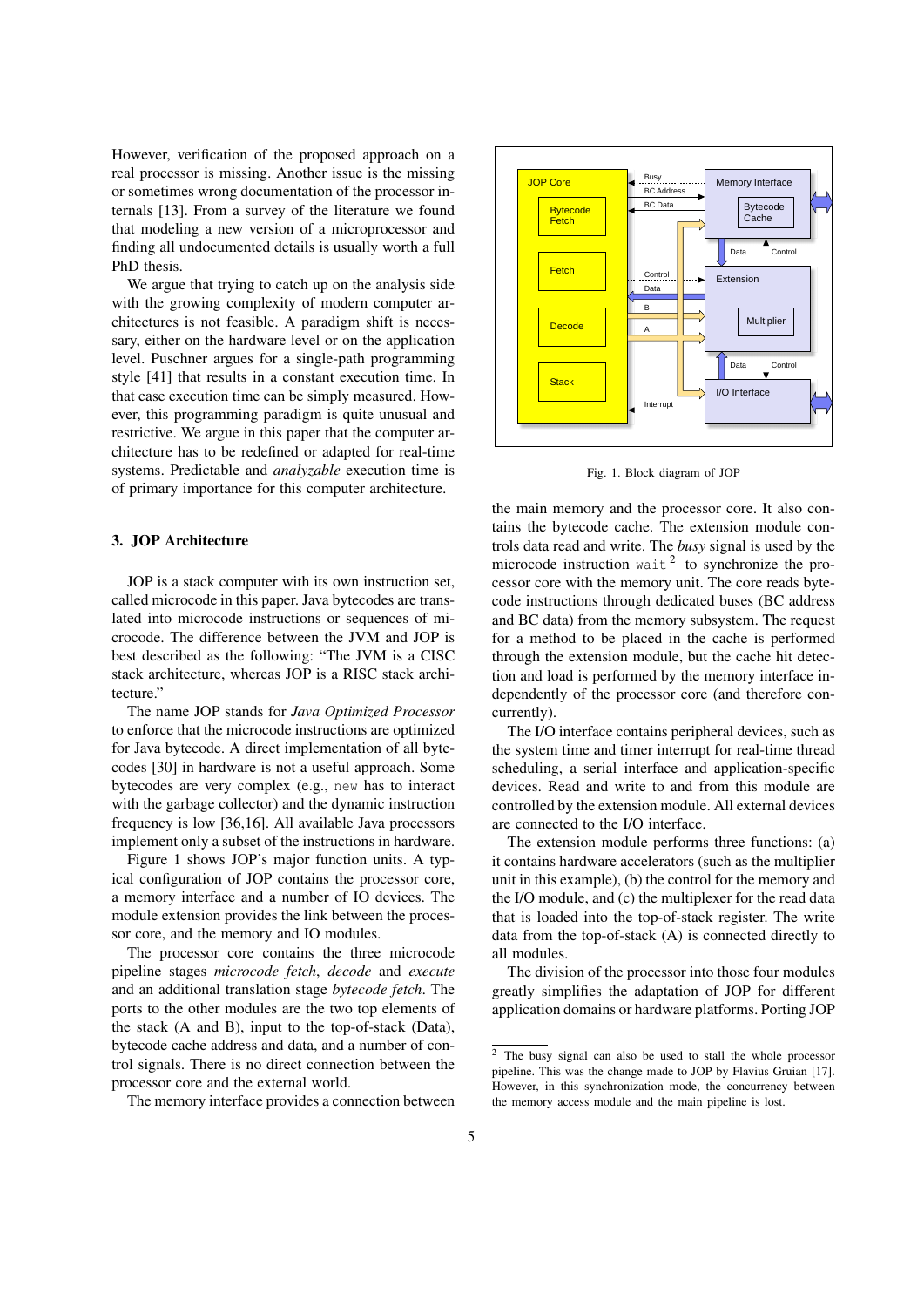

Fig. 2. Datapath of JOP

to a new FPGA board usually results in changes in the memory module alone. Using the same board for different applications only involves making changes to the I/O module. JOP has been ported to several different FPGAs and prototyping boards and has been used in different real-world applications, but it never proved necessary to change the processor core.

## 3.1. *The Processor Pipeline*

JOP is a fully pipelined architecture with single cycle execution of microcode instructions and a novel approach of translation from Java bytecode to these instructions. Figure 2 shows the datapath for JOP, representing the pipeline from left to right. Blocks arranged vertically belong to the same pipeline stage.

Three stages form the JOP core pipeline, executing microcode instructions. An additional stage in the front of the core pipeline fetches Java bytecodes – the instructions of the JVM – and translates these bytecodes into addresses in microcode. Bytecode branches are also decoded and executed in this stage. The second pipeline stage fetches JOP instructions from the internal microcode memory and executes microcode branches. Besides the usual decode function, the third pipeline stage also generates addresses for the stack RAM (the stack cache). As every stack machine microcode instruction (except nop, wait, and jbr) has either *pop* or *push* characteristics, it is possible to generate fill or spill addresses for the *following* instruction at this stage. The last pipeline stage performs ALU operations, load, store and stack spill or fill. At the execution stage, operations are performed with the two topmost elements of the stack.

A stack machine with two explicit registers for the two topmost stack elements and automatic fill/spill to the stack cache needs neither an extra write-back stage nor any data forwarding. Figure 3 shows the architecture



Fig. 3. The execution stage with the two-level stack cache

of the execution stage with the two-level stack cache. The operands for the ALU operation reside in the two registers. The result is written in the same cycle into register *A* again. That means execute and write back is performed in a single pipeline stage.

We will show that all operations can be performed with this architecture. Let *A* be the top-of-stack (TOS) and *B* the element below TOS. The memory that serves as the second level cache is represented by the array *sm*. Two indices in this array are used: *p* points to the logical third element of the stack and changes as the stack grows or shrinks, *v* points to the base of the local variables area in the stack and *n* is the address offset of a variable. *op* is a two operand stack operation with a single result (i.e. a typical ALU operation).

Case 1: ALU operation

$$
A \leftarrow A \text{ op } B B \leftarrow sm[p] p \leftarrow p - 1 The two ope
$$

 $p \leftarrow p - 1$ <br>The two operands are provided by the two top level registers. A single read access from *sm* is necessary to fill *B* with a new value.

Case 2: Variable load (*Push*)

```
A \leftarrow sm[v+n]
```
 $B \leftarrow A$ 

 $sm[p+1] \leftarrow B$ 

 $p \leftarrow p + 1$ 

One read access from *sm* is necessary for the variable read. The former TOS value moves down to *B* and the data previously in *B* is written to *sm*.

Case 3: Variable store (*Pop*)

$$
sm[v+n] \leftarrow A
$$

$$
A \leftarrow B
$$

$$
B \leftarrow sm[p]
$$

 $p \leftarrow p - 1$ 

The TOS value is written to *sm*. *A* is filled with *B* and *B* is filled in an identical manner to Case 1, needing a single read access from *sm*.

We can see that all three basic operations can be performed with a stack memory with one read and one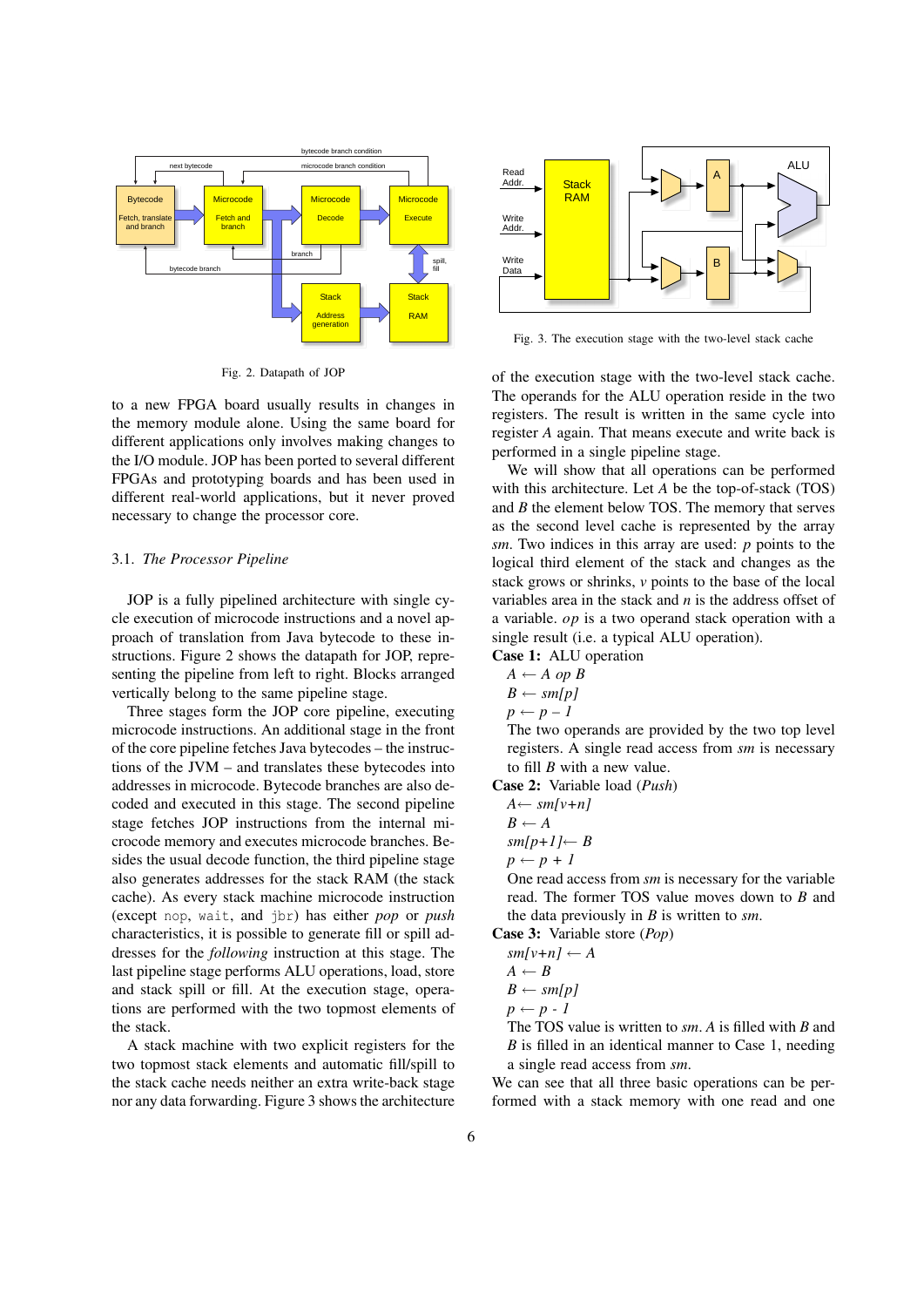write port. Assuming a memory is used that can handle concurrent read and write access, there is no structural access conflict between *A*, *B* and *sm*. That means that all operations can be performed concurrently in a single cycle. Further details of this two-level stack architecture, and that there are no RAW conflicts, are described in [50].

The short pipeline results in a short delay for a conditional branch. Therefore, a hard to analyze (with respect to WCET) branch prediction logic can be avoided. One question remains: Is the pipeline well balanced? Compared to other FPGA designs (see Section 5) the maximum frequency is quite high. To evaluate if we could do better we performed some experiments by adding pipeline stages in the critical path. In the 4-stage pipeline the critical path is in the first stage, the bytecode fetch and translation stage (100 MHz). Pipelining this unit increased the maximum frequency to 106 MHz and moved the critical path to the execution stage (the barrel shifter). Pipelining this barrel shifter resulted in 111 MHz and the critical path moved to the feedback of the branch condition (located in the microcode fetch stage). Pipelining this path moved the critical path to the microcode decode stage. That means that not a single stage dominates the critical path. From these experiments we conclude that the design with four pipeline stages result in a well balanced design.

## 3.2. *Interrupt Logic*

Interrupts and (precise) exceptions are considered hard to implement in a pipelined processor [21], meaning implementation tends to be complex (and therefore resource consuming). In JOP, the bytecode-microcode translation is used cleverly to avoid having to handle interrupts and exceptions (e.g., stack overflow) in the core pipeline. Interrupts are implemented as special bytecodes. These bytecodes are inserted by the hardware in the Java instruction stream. When an interrupt is pending and the next fetched byte from the bytecode cache is an instruction, the associated special bytecode is used instead of the instruction from the bytecode cache. The result is that interrupts are accepted at bytecode boundaries. The worst-case preemption delay is the execution time of the *slowest* bytecode that is implemented in microcode. Bytecodes that are implemented in Java (see Section 3.4.3) can be interrupted.

The implementation of interrupts at the bytecodemicrocode mapping stage keeps interrupts transparent in the core pipeline and avoids complex logic. Interrupt handlers can be implemented in the same way as standard bytecodes are implemented i.e. in microcode or Java.

This special bytecode can result in a call of a JVM internal method in the context of the interrupted thread. This mechanism implicitly stores almost the complete context of the current active thread on the stack. This feature is used to implement the preemptive, fixed priority real-time scheduler in Java [47].

## 3.3. *Cache*

A pipelined processor architecture calls for higher memory bandwidth. A standard technique to avoid processing bottlenecks due to the lower available memory bandwidth is caching. However, standard cache organizations improve the average execution time but are difficult to predict for WCET analysis [20]. Two timepredictable caches are proposed for JOP: a *stack cache* as a substitution for the data cache and a *method cache* to cache the instructions.

As the stack is a heavily accessed memory region, the stack – or part of it – is placed in on-chip memory. This part of the stack is referred to as the *stack cache* and described in [50]. The *stack cache* is organized in two levels: the two top elements are implemented as registers, the lower level as a large on-chip memory. Fill and spill between these two levels is done in hardware. Fill and spill between the on-chip memory and the main memory is subjected to microcode control and therefore time-predictable. The exchange of the on-chip stack cache with the main memory can be either done on method invocation and return or on a thread switch.

In [49], a novel way to organize an instruction cache, as *method cache*, is given. The idea is to cache complete methods. A cache fill from main memory is only performed on a miss on method invocation or return. Therefore, all other bytecodes have a guaranteed cache hit. That means no instruction can stall the pipeline.

The cache is organized in blocks, similar to cache lines. However, the cached method has to span continuous <sup>3</sup> blocks. The *method cache* can hold more than one method. Cache block replacement depends on the call tree, instead of instruction addresses. This *method cache* is easy to analyze with respect to worst-case behavior and still provides substantial performance gain when compared against a solution without an instruction cache. The average case performance of this *method cache* is similar to a direct mapped cache [49]. The

 $\overline{3}$  The cache addresses wrap around at the end of the on-chip memory. Therefore, a method is also considered continuous when it spans from the last to the first block.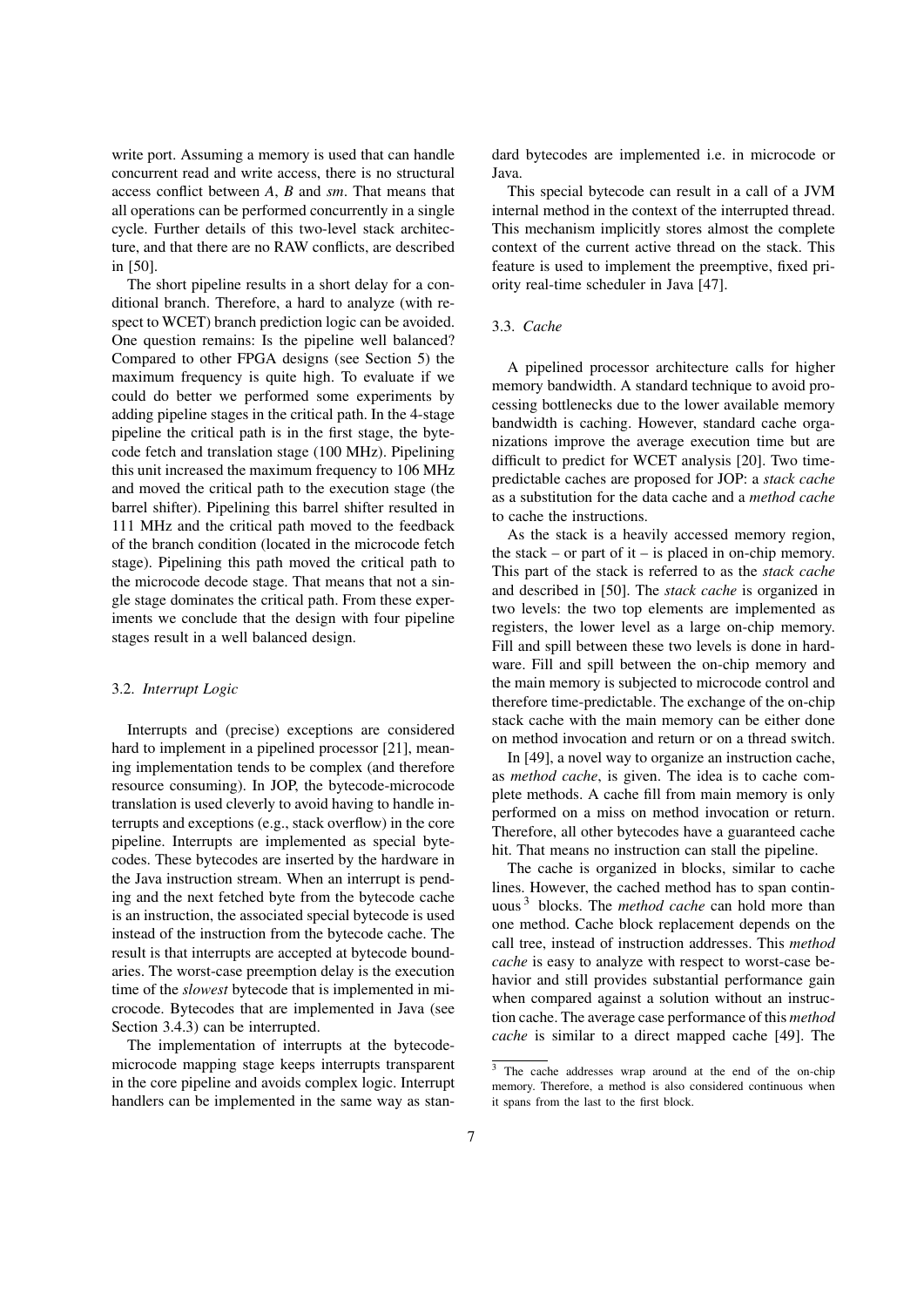

Fig. 4. Data flow from the Java program counter to JOP microcode

maximum method size is restricted by the size of the method cache. The pre-link tool verifies that the size restriction is fulfilled by the application.

# 3.4. *Microcode*

The following discussion concerns two different instruction sets: *bytecode* and *microcode*. Bytecodes are the instructions that make up a compiled Java program. These instructions are executed by a Java virtual machine. The JVM does not assume any particular implementation technology. Microcode is the native instruction set for JOP. Bytecodes are translated, during their execution, into JOP microcode. Both instruction sets are designed for an extended  $4$  stack machine.

#### 3.4.1. *Translation of Bytecodes to Microcode*

To date, no hardware implementation of the JVM exists that is capable of executing *all* bytecodes in hardware alone. This is due to the following: some bytecodes, such as new, which creates and initializes a new object, are too complex to implement in hardware. These bytecodes have to be emulated by software.

To build a self-contained JVM without an underlying operating system, direct access to the memory and I/O devices is necessary. There are no bytecodes defined for low-level access. These low-level services are usually implemented in *native* functions, which mean that another language (C) is native to the processor. However, for a Java processor, bytecode is the *native* language.

One way to solve this problem is to implement simple bytecodes in hardware and to emulate the more complex and *native* functions in software with a different instruction set (sometimes called microcode). However, a processor with two different instruction sets results in a complex design.

Another common solution, used in Sun's picoJava [58], is to execute a subset of the bytecode native and to use a software trap to execute the remainder. This solution entails an overhead (a minimum of 16 cycles in picoJava) for the software trap.

In JOP, this problem is solved in a much simpler way. JOP has a single *native* instruction set, the so-called microcode. During execution, every Java bytecode is translated to either one, or a sequence of microcode instructions. This translation merely adds one pipeline stage to the core processor and results in no execution overheads (except for a bytecode branch that takes 4 instead of 3 cycles to execute). The area overhead of the translation stage is 290 LCs, or about 15% of the LCs of a typical JOP configuration. With this solution, we are free to define the JOP instruction set to map smoothly to the stack architecture of the JVM, and to find an instruction coding that can be implemented with minimal hardware.

Figure 4 gives an example of the data flow from the Java program counter to JOP microcode. The figure represents the two pipeline stages bytecode fetch/translate and microcode fetch. The fetched bytecode acts as an index for the jump table. The jump table contains the start addresses for the bytecode implementation in microcode. This address is loaded into the JOP program counter for every bytecode executed. JOP executes the sequence of microcode until the last one. The last one is marked with *nxt* in microcode assembler. This *nxt* bit in the microcode ROM triggers a new translation i.e., a new address is loaded into the JOP program counter. In Figure 4 the implementation of bytecode idiv is an example of a longer sequence that ends with microcode instruction ldm c nxt.

Some bytecodes, such as ALU operations and the short form access to *locals*, are directly implemented by an equivalent microcode instruction. Additional instructions are available to access internal registers, main memory and I/O devices. A relative conditional branch (zero/non zero of the top-of-stack) performs control

<sup>&</sup>lt;sup>4</sup> An extended stack machine contains instructions that make it possible to access elements deeper down in the stack.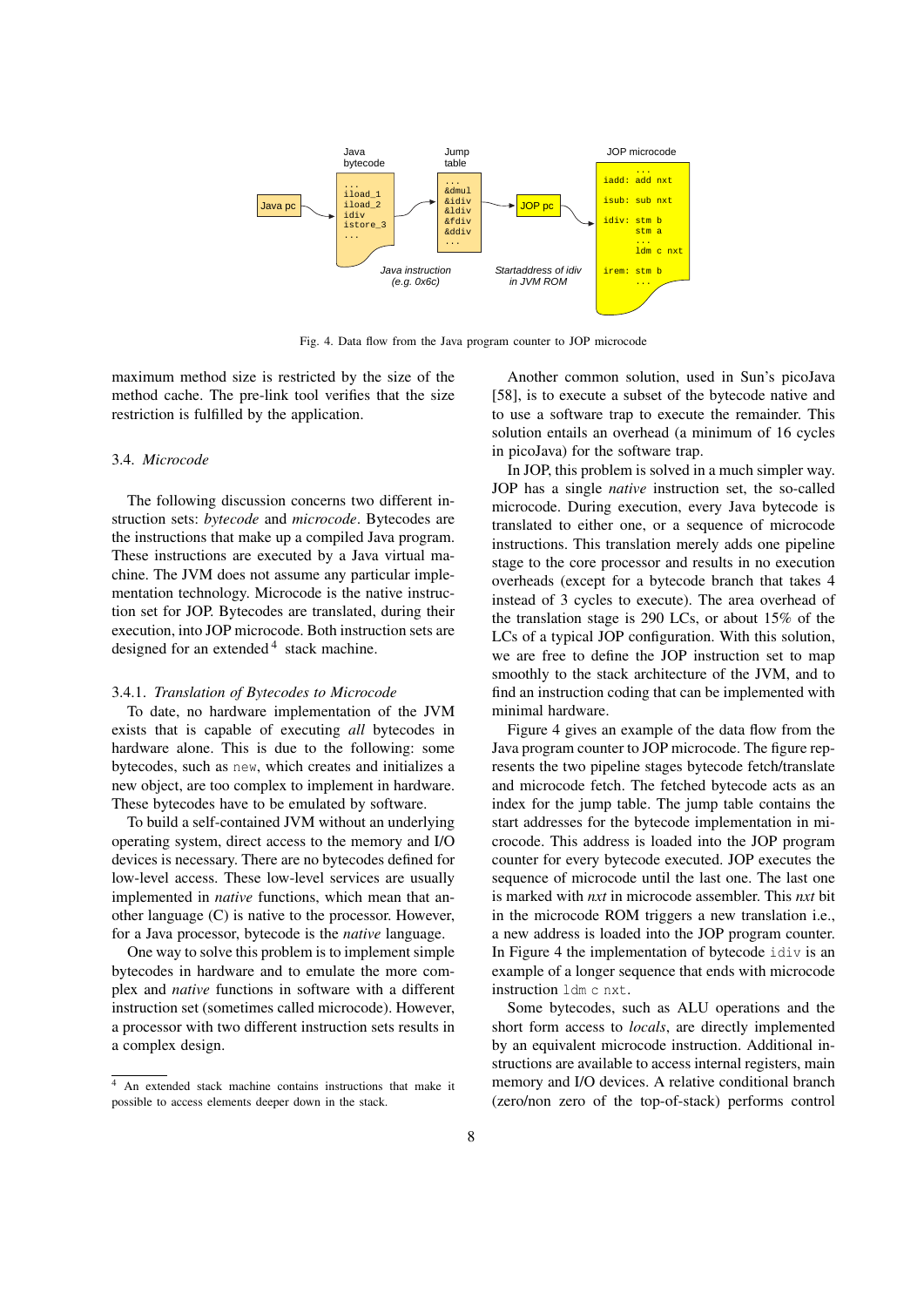```
dup: dup nxt // 1 to 1 mapping
// a and b are scratch variables at
// the microcode level.
dup_x1: stm a // save TOS
       stm b // and TOS-1
       ldm a // duplicate former TOS
       ldm b // restore TOS-1
       ldm a nxt // restore TOS and fetch
             // the next bytecode
```
Fig. 5. Implementation of dup and dup\_x1

flow decisions at the microcode level. A detailed description of the microcode instructions can be found in [51].

The difference to other forms of instruction translation in hardware is that the proposed solution is time predictable. The translation takes one cycle (one pipeline stage) for each bytecode, independent from the execution history. Instruction folding, e.g., implemented in picoJava [36,58], is also a form of instruction translation in hardware. Folding is used to translate several (stack oriented) bytecode instructions to a RISC type instruction. This translation needs an instruction buffer and the fill level of this instruction buffer depends on the execution history. The length of this history that has to be considered for analysis is not bounded. Therefore this form of instruction translation is not exactly time predictable.

#### 3.4.2. *Bytecode Example*

The example in Figure 5 shows the implementation of a single cycle bytecode and an infrequent bytecode as a sequence of JOP instructions. The suffix nxt marks the last instruction of the microcode sequence. In this example, the dup bytecode is mapped to the equivalent dup microcode and executed in a single cycle, whereas dup x1 takes five cycles to execute, and after the last instruction (ldm a nxt), the first instruction for the next bytecode is executed. The scratch variables, as shown in the second example, are stored in the on-chip memory that is shared with the stack cache.

Some bytecodes are followed by operands of between one and three bytes in length (except lookupswitch and tableswitch). Due to pipelining, the first operand byte that follows the bytecode instruction is available when the first microcode instruction enters the execution stage. If this is a one-byte long operand, it is ready to be accessed. The increment of the Java program counter after the read of an operand byte is coded in the JOP instruction (an *opd* bit similar to the *nxt* bit).

In Listing 6, the implementation of sipush is shown.

sipush: nop opd // fetch next byte nop opd // and one more ld\_opd\_16s nxt // load 16 bit operand

#### Fig. 6. Bytecode operand load

The bytecode is followed by a two-byte operand. Since the access to bytecode memory is only one  $5$  byte per cycle, *opd* and *nxt* are not allowed at the same time. This implies a minimum execution time of  $n+1$  cycles for a bytecode with *n* operand bytes.

## 3.4.3. *Flexible Implementation of Bytecodes*

As mentioned above, some Java bytecodes are very complex. One solution already described is to emulate them through a sequence of microcode instructions. However, some of the more complex bytecodes are very seldom used. To further reduce the resource implications for JOP, in this case local memory, bytecodes can even be implemented by *using* Java bytecodes. That means bytecodes (e.g., new or floating point operations) can be implemented in Java. This feature also allows for the easy configuration of resource usage versus performance.

During the assembly of the JVM, all labels that represent an entry point for the bytecode implementation are used to generate the translation table. For all bytecodes for which no such label is found, i.e. there is no implementation in microcode, a *not-implemented* address is generated. The instruction sequence at this address invokes a static method from a system class. This class contains 256 static methods, one for each possible bytecode, ordered by the bytecode value. The bytecode is used as the index in the method table of this system class. A single empty static method consumes three 32 bit words in memory. Therefore, the overhead of this special class is 3 KB, which is 9% of a minimal *hello world* program (34 KB memory footprint).

#### 3.5. *Architecture Summary*

In this section, we have introduced JOP's architecture. In order to handle the great variation in the complexity of Java bytecodes we have proposed a translation to a different instruction set, the so-called microcode. This microcode is still an instruction set for a stack machine, but more RISC-like than the CISC-like JVM bytecodes. The core of the stack machine constitutes a three-stage pipeline. An additional pipeline stage in front of this core pipeline stage performs bytecode fetch

<sup>5</sup> The decision is to avoid buffers that would introduce time dependencies over bytecode boundaries.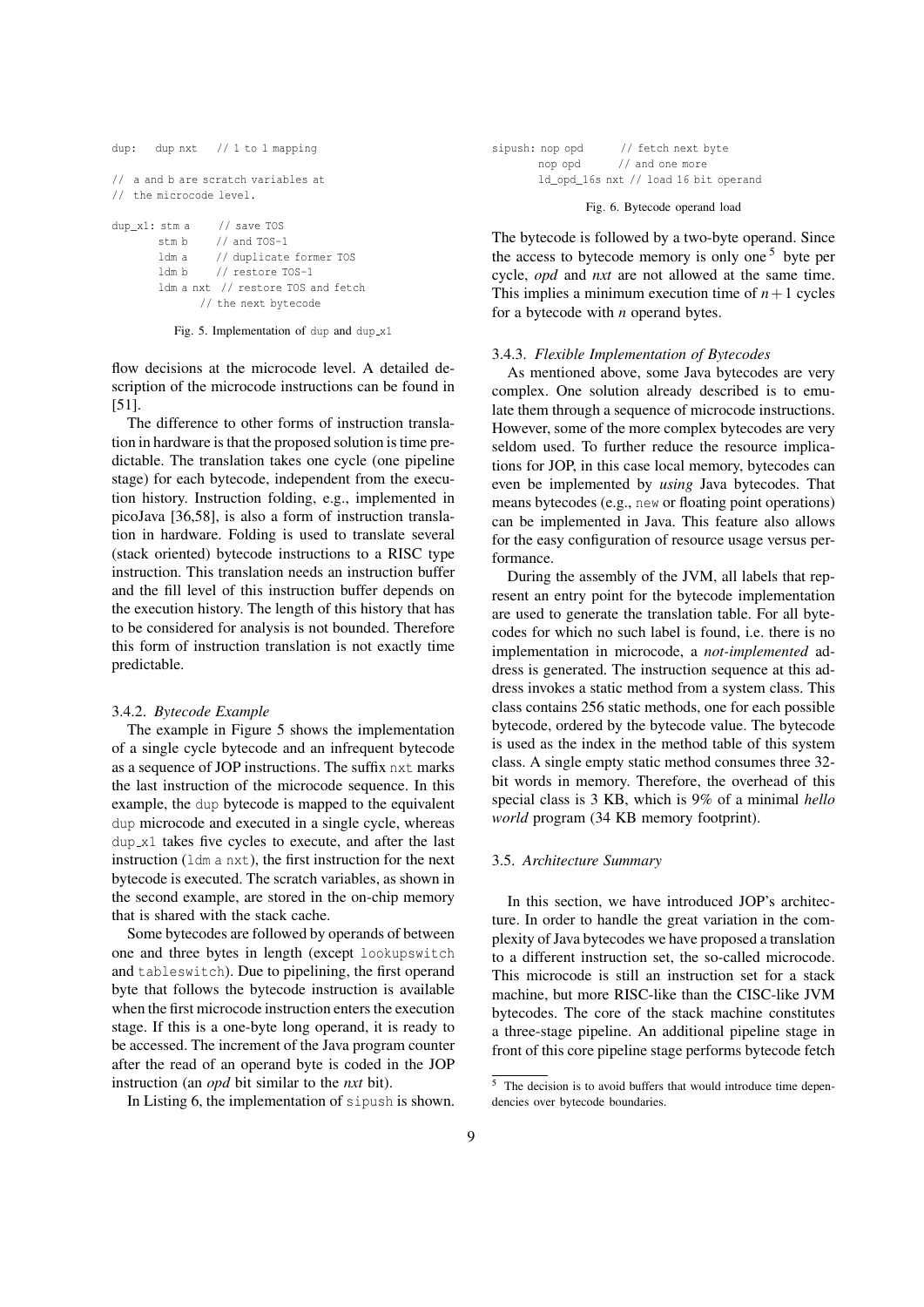and the translation to microcode. This organization has no execution time overheads for more complex bytecodes and results in the short pipeline that is necessary for any processor without branch prediction. The additional translation stage also presents an elegant way of incorporating interrupts virtually *for free*. Only a multiplexor is needed in the path from the translation stage to the microcode decode stage. The microcode scratch variables are only valid during a microcode sequence for a bytecode and need not be saved on an interrupt.

At the time of this writing 43 of the 201 different bytecodes are implemented by a single microcode instruction, 93 by a microcode sequence, and 40 bytecodes are implemented in Java.

## 4. Worst-Case Execution Time

Worst-case execution time (WCET) estimates of tasks are essential for designing and verifying real-time systems. WCET estimates can be obtained either by measurement or static analysis. The problem with using measurements is that the execution times of tasks tend to be sensitive to their inputs. As a rule, measurement does not guarantee safe WCET estimates. Instead, static analysis is necessary for hard real-time systems. Static analysis is usually divided into a number of different phases:

- Path analysis generates the control flow graph (a directed graph of basic blocks) of the program and annotates (manual or automatic) loops with bounds.
- Low-level analysis determines the execution time of basic blocks obtained by the path analysis. A model of the processor and the pipeline provides the execution time for the instruction sequence.
- Global low-level analysis determines the influence of hardware features such as caches on program execution time. This analysis can use information from the path analysis to provide less pessimistic values.
- WCET Calculation collapses the control flow graph to provide the final WCET estimate. Alternative paths in the graph are collapsed to a single value (the largest of the alternatives) and loops are collapsed once the loop bound is known.

For the low-level analysis, a good timing model of the processor is needed. The main problem for the lowlevel analysis is the execution time dependency of instructions in modern processors that are not designed for real-time systems. JOP is designed to be an easy target for WCET analysis. The WCET of each bytecode can be predicted in terms of number of cycles it requires. There are no dependencies between bytecodes.

Each bytecode is implemented by microcode. We can obtain the WCET of a single bytecode by performing WCET analysis at the microcode level. To prove that there are no time dependencies between bytecodes, we have to show that no processor states are *shared* between different bytecodes.

WCET analysis has to be done at two levels: at the microcode level and at the bytecode level. The microcode WCET analysis is performed only once for a processor configuration and described in the next sections. The result from this microcode analysis is the timing model of the processor. The timing model is the input for the WCET analysis at the bytecode level (i.e. the Java application) as shown in the example in Section 4.5.1 and in the WCET tool description in Section 4.5.2.

It has to be noted that we cannot provide WCET values for the other Java systems from Section 6, e.g. the aJile Java processor, as there is no information on the instruction timing available.

## 4.1. *Microcode Path Analysis*

To obtain the WCET values for the individual bytecodes we perform the path analysis at the microcode level. First, we have to ensure that a number of restrictions (from [42]) of the code are fulfilled:

- Programs must not contain unbounded recursion. This property is satisfied by the fact that there exists no call instruction in microcode.
- Function pointers and computed gotos complicate the path analysis and should therefore be avoided. Only simple conditional branches are available at the microcode level.
- The upper bound of each loop has to be known. This is the only point that has to be verified by inspection of the microcode.

To detect loops in the microcode we have to find all backward branches (e.g. with a negative branch offset)<sup>6</sup>. The branch offsets can be found in a VHDL file (offtbl.vhd) that is generated during microcode assembly. In the current implementation of the JVM there are ten different negative offsets. However, not each offset represents a loop. Most of these branches are used to share common code. Three branches are found in the initialization code of the JVM. They are not part of a bytecode implementation and can be ignored. The only loop that is found in a regular bytecode is in the

<sup>6</sup> The loop branch can be a forward branch. However, the basic blocks of the loop contain at least one backward branch. Therefore we can identify all loops by searching for backward branches only.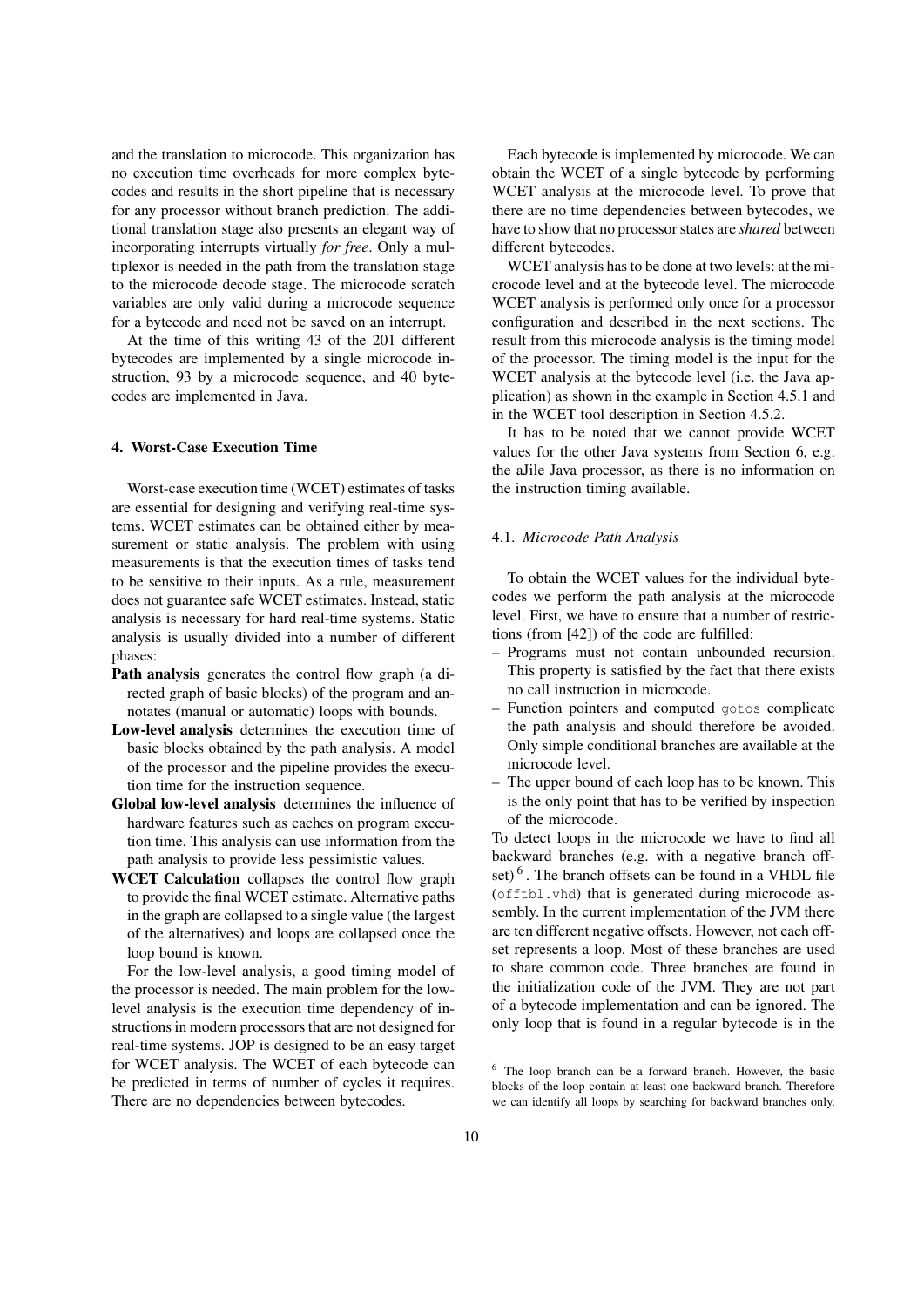implementation of imul to perform a fixed delay. The iteration count for this loop is constant.

A few bytecodes are implemented in Java<sup>7</sup> and can be analyzed in the same way as application code. The bytecodes idiv and irem contain a constant loop. The bytecodes new and anewarray contain loops to initialize (with zero values) new objects or arrays. The loop is bound by the size of the object or array. The bytecode lookupswitch <sup>8</sup> performs a linear search through a table of branch offsets. The WCET depends on the table size that can be found as part of the instruction.

As the microcode sequences are very short, the calculation of the control flow graph for each bytecode is done manually.

#### 4.2. *Microcode Low-level Analysis*

To calculate the execution time of basic blocks in the microcode, we need to establish the timing of microcode instructions on JOP. All microcode instructions except wait execute in a single cycle, reducing the low-level analysis to a case of merely counting the instructions.

The wait instruction is used to stall the processor and wait for the memory subsystem to finish a memory transaction. The execution time of the wait instruction depends on the memory system and, if the memory system is predictable, has a known WCET. A main memory consisting of SRAM chips can provide this predictability and this solution is therefore advised. The predictable handling of DMA, which is used for the instruction cache fill, is explained in [49]. The wait instruction is the only way to stall the processor. Hardware events, such as interrupts (see [46]), do not stall the processor.

Microcode is stored in on-chip memory with single cycle access. Each microcode instruction is a single word long and there is no need for either caching or prefetching at this stage. We can therefore omit performing a low-level analysis. No pipeline analysis [13], with its possible unbound timing effects, is necessary.

#### 4.3. *Bytecode Independency*

We have seen that all microcode instructions except wait take one cycle to execute and are therefore independent of other instructions. This property directly translates to independency of bytecode instructions.

The wait microcode instruction provides a convenient way to hide memory access time. A memory read or write can be triggered in microcode and the processor can continue with microcode instructions. When the data from a memory read is needed, the processor explicitly waits, with the wait instruction, until it becomes available.

For a memory store, this wait could be deferred until the memory system is used next (similar to a write buffer). It is possible to initiate the store in a bytecode such as putfield and continue with the execution of the next bytecode, even when the store has not been completed. In this case, we introduce a dependency over bytecode boundaries, as the state of the memory system is *shared*. To avoid these dependencies that are difficult to analyze, each bytecode that accesses memory waits (preferably at the end of the microcode sequence) for the completion of the memory request.

Furthermore, if we would not wait at the end of the store operation we would have to insert an additional wait at the start of every read operation. Since read operations are more frequent than write operations (15% vs. 2.5%, see [51]), the performance gain from the hidden memory store is lost.

# 4.4. *WCET of Bytecodes*

The control flow of the individual bytecodes together with the basic block length (that directly corresponds with the execution time) and the time for memory access result in the WCET (and BCET) values of the bytecodes. These exact values for each bytecode can be found in [51].

Simple bytecode instructions are executed by either one microinstruction or a short sequence of microinstructions. The execution time in cycles equals the number of microinstructions executed. As the stack is onchip it can be accessed in a single cycle. We do not need to incorporate the main memory timing into the instruction timing. Table 2 shows examples of the execution time of such bytecodes.

Object oriented instructions, array access, and invoke instructions access the main memory. Therefore we have to model the memory access time. We assume a simple SRAM with a constant access time. Access time that exceeds a single cycle includes additional wait states ( $r_{ws}$  for a memory read and  $w_{ws}$  for a memory write). The following example gives the execution time for getfield, the read access of an object field:

 $t_{\text{get field}} = 10 + 2r_{\text{ws}}$ 

 $\frac{1}{7}$  The implementation can be found in the class com.jopdesign.sys.JVM.

<sup>8</sup> lookupswitch is one way of implementing the Java switch statement. The other bytecode, tableswitch, uses an index in the table of branch offsets and has therefore a constant execution time.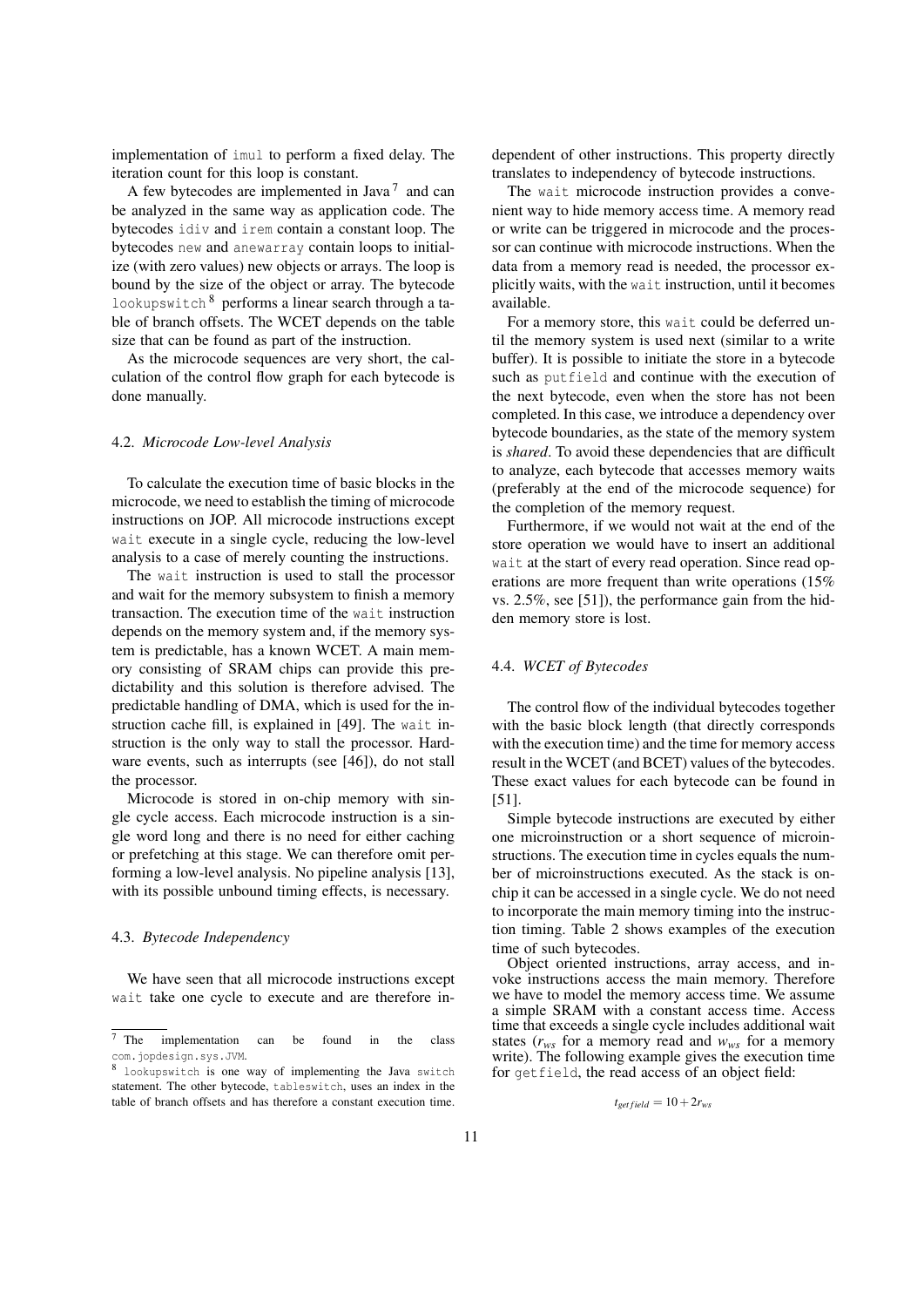Table 2 Execution time of simple bytecodes in cycles

| load constant 0 on TOS       |
|------------------------------|
|                              |
|                              |
| load constant 1 on TOS       |
| load a byte constant on TOS  |
| load a short constant on TOS |
| load a local on TOS          |
| load local 0 on TOS          |
| load local 1 on TOS          |
| store the TOS in a local     |
| store the TOS in local 0     |
| store the TOS in local 1     |
|                              |
| complex stack manipulation   |
|                              |
|                              |
|                              |

However, the memory subsystem performs read and write parallel to the execution of microcode. Therefore, some access cycles can be hidden. The following example gives the exact execution time of bytecode ldc2\_w in clock cycles:

$$
t_{ldc2,w} = 17 + \begin{cases} r_{ws} - 2 & : r_{ws} > 2 \\ 0 & : r_{ws} \le 2 \end{cases} + \begin{cases} r_{ws} - 1 & : r_{ws} > 1 \\ 0 & : r_{ws} \le 1 \end{cases}
$$

Thus, for a memory with two cycles access time  $(r_{ws} = 1)$ , as we use it for a 100 MHz version of JOP with a 15 ns SRAM, the wait state is completely hidden by microcode instructions for this bytecode.

Memory access time also determines the cache load time on a miss. For the current implementation the cache load time is calculated as follows: the wait state *cws* for a single word cache load is:

$$
c_{ws} = \left\{ \begin{array}{rcl} r_{ws} - 1 & : & r_{ws} > 1 \\ 0 & : & r_{ws} \le 1 \end{array} \right.
$$

On a method invoke or return the bytecode has to be loaded into the cache on a cache miss. The load time *l* is:

$$
l = \begin{cases} 6 + (n+1)(2 + c_{ws}) & \text{: cache miss} \\ 4 & \text{: each hit} \end{cases}
$$

where *n* is the length of the method in number of 32bit words. For short methods the load time of the method on a cache miss, or part of it, is hidden by microcode execution. As an example the exact execution time for the bytecode invokestatic is:

$$
t = 74 + r + \begin{cases} r_{ws} - 3 & \text{: } r_{ws} > 3 \\ 0 & \text{: } r_{ws} \le 3 \end{cases} + \begin{cases} r_{ws} - 2 & \text{: } r_{ws} > 2 \\ 4 & \text{: } r_{ws} \le 2 \\ + \begin{cases} l - 37 & \text{: } l > 37 \\ 0 & \text{: } l \le 37 \end{cases}
$$

For invokestatic a cache load time *l* of up to 37 cycles is completely hidden. For the example SRAM

```
final static int N = 5;
static void sort(int[] a) {
  int i, j, v1, v2;
   // loop count = N-1
   for (i=N-1; i>0; -i) {
      // loop count = (N-1)*N/2for (j=1; j<=i; ++j) {
         v1 = a[i-1];v2 = a[j];if (v1 > v2) {
            a[j] = v1;a[j-1] = v2;}
      }
   }
}
```
Fig. 7. Bubble Sort test program for the WCET analysis

timing the cache load of methods up to 36 bytes long is hidden. The WCET analysis tool, as described in the next section, knows the length of the invoked method and can therefore calculate the time for the invoke instruction cycle accurate.

# 4.5. *WCET Analysis of the Java Application*

We conclude this section with a worst-case analysis (now at the bytecode level) of Java applications. First we provide manual analysis on a simple example and than a brief description of the automation through a WCET analyzer tool.

## 4.5.1. *An Example*

In this section we perform manually a worst and best case analysis of a classic example, the Bubble Sort algorithm. The values calculated are compared with the measurements of the execution time on JOP on all permutations of the input data. Figure 7 shows the test program in Java. The algorithm contains two nested loops and one condition. We use an array of five elements to perform the measurements for all permutations (i.e.  $5! =$ 120) of the input data. The number of iterations of the outer loop is one less than the array size:  $c_1 = N - 1$ , in this case four. The inner loop is executed  $c_2 = \sum_{i=1}^{c_1} i =$  $c_1(c_1 + 1)/2$  times, i.e. ten times in our example.

The annotated control flow graph (CFG) of the example is shown in Figure 8. The edges contain labels showing how often the path between two nodes is taken. We can identify the outer loop, containing the blocks B2, B3, B4 and B8. The inner loop consists of blocks B4, B5, B6 and B7. Block B6 is executed when the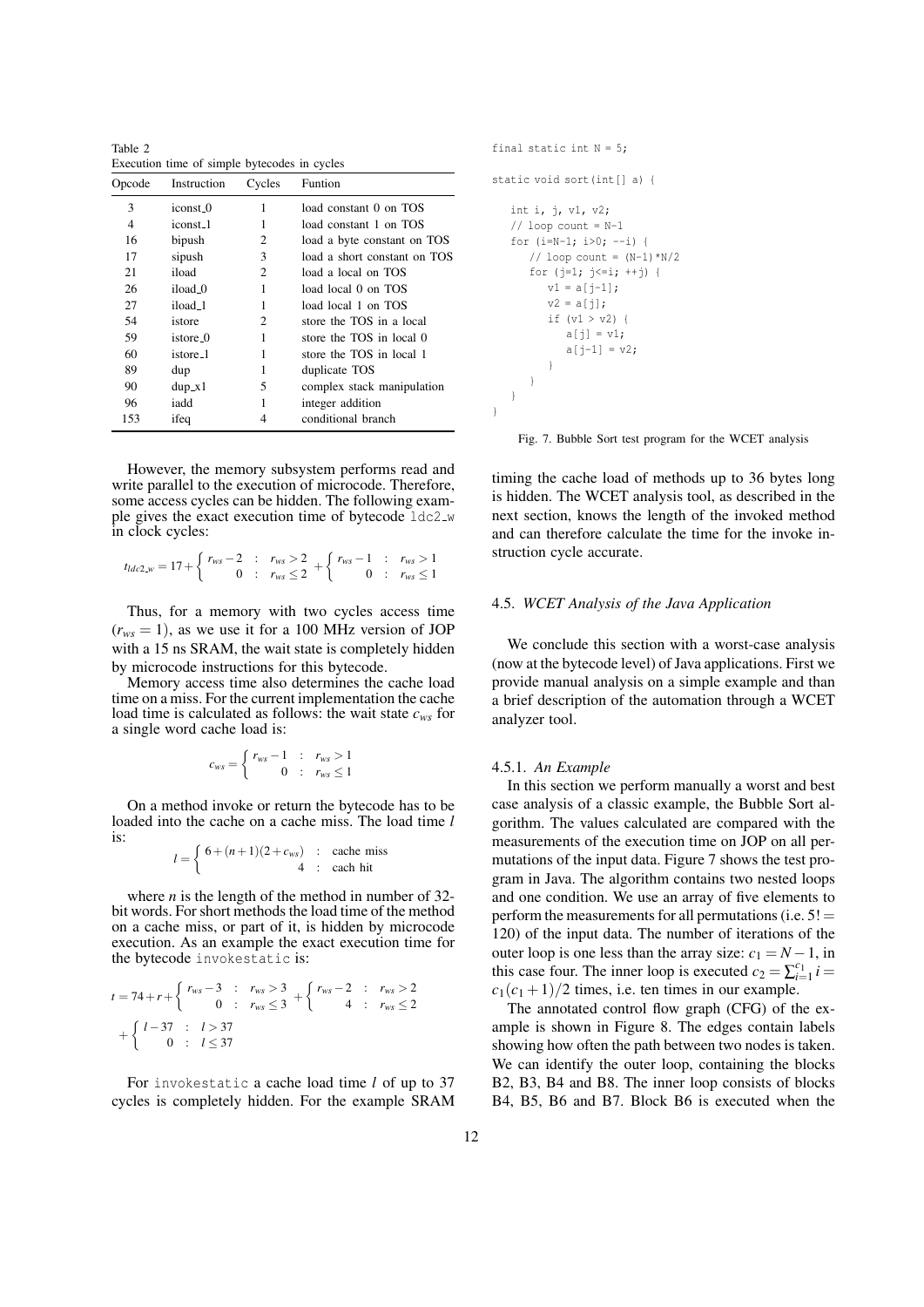

Fig. 8. The control flow graph of the Bubble Sort example

Table 3 WCET and BCET in clock cycles of the basic blocks

|                           |       |                | WCET  |       | <b>BCET</b> |                |  |
|---------------------------|-------|----------------|-------|-------|-------------|----------------|--|
| <b>Block</b>              | Addr. | Cycles         | Count | Total | Count       | Total          |  |
| B1                        | 0:    | $\overline{2}$ | 1     | 2     |             | $\overline{2}$ |  |
| B <sub>2</sub>            | 2:    | 5              | 5     | 25    | 5           | 25             |  |
| B3                        | 6:    | 2              | 4     | 8     | 4           | 8              |  |
| B <sub>4</sub>            | 8:    | 6              | 14    | 84    | 14          | 84             |  |
| B5                        | 13:   | 74             | 10    | 740   | 10          | 740            |  |
| <b>B6</b>                 | 30:   | 73             | 10    | 730   | $\theta$    | $\Omega$       |  |
| B7                        | 41:   | 15             | 10    | 150   | 10          | 150            |  |
| B <sub>8</sub>            | 47:   | 15             | 4     | 60    | 4           | 60             |  |
| <b>B</b> 9                | 53:   |                |       |       | 1           |                |  |
| Execution time calculated |       |                | 1799  |       | 1069        |                |  |
| Execution time measured   |       |                |       | 1799  |             | 1069           |  |

condition of the if statement is true. The path from B5 to B7 is the only path that depends on the input data.

In Table 3 the basic blocks with the start address (Addr.) and their execution time (Cycles) in clock cycles and the worst and best case execution frequency (Count) is given. The values in the forth and sixth columns (Count) of Table 3 are derived from the CFG and show how often the basic blocks are executed in the worst and best cases. The WCET and BCET value for each block is calculated by multiplying the clock cycles by the execution frequency. The overall WCET and BCET values are calculated by summing the values of the individual blocks B1 to B8. The last block (B9) is omitted, as the measurement does not contain the return statement.

The execution time of the program is measured using the cycle counter in JOP. The current time is taken at



Fig. 9. Execution time in clock cycles of the Bubble Sort program for all 120 permutations of the input data

both the entry of the method and at the end, resulting in a measurement spanning from block B1 to the beginning of block B9. The last statement, the return, is not part of the measurement. The difference between these two values (less the additional 8 cycles introduced by the measurement itself) is given as the execution time in clock cycles (the last row in Table 3). The measured WCET and BCET values are exactly the same as the calculated values.

In Figure 9, the measured execution times for all 120 permutations of the input data are shown. The vertical axis shows the execution time in clock cycles and the horizontal axis the number of the test run. The first input sample is an already sorted array and results in the lowest execution time. The last sample is the worst-case value resulting from the reversely ordered input data. We can also see the 11 different execution times that result from executing basic block B6 (which performs the element exchange and takes 73 clock cycles) between 0 and 10 times.

## 4.5.2. *WCET Analyzer*

In [53] we have presented a static WCET analysis tool for Java. During the high-level analysis the the relevant information is extracted from the class files. The control flow graph (CFG) of the basic blocks  $9$ is extracted from the bytecodes. Annotations for the loop counts are extracted from comments in the source. Furthermore, the class hierarchy is examined to find all possible targets for a method invoke.

The tool performs the low-level analysis at the bytecode level. The behavior of the method cache is integrated for a simpler form (a two block cache). The well known execution times of the different bytecodes (see Section 4.4) simplifies this part of the WCET analysis,

 $9 \overline{)}$  A basic block is a sequence of instructions without any jumps or jump targets within this sequence.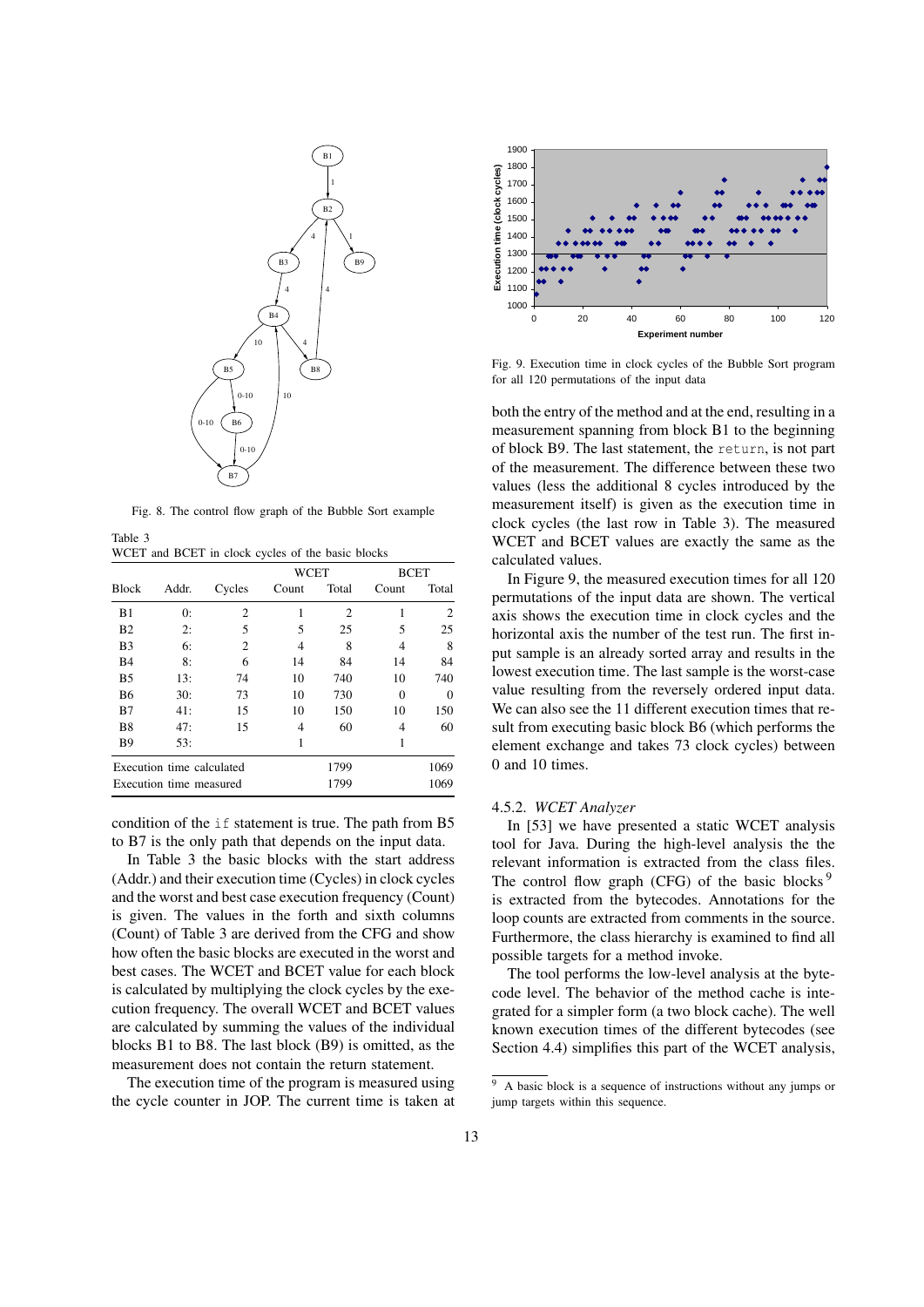Table 4 WCET benchmark examples

| Program | Description                        | LOC' |
|---------|------------------------------------|------|
| crc     | CRC calculation for short messages | 8    |
| robot   | A simple line follower robot       | 111  |
| Lift    | A lift controler                   | 635  |
| Kf1     | Kippfahrleitung application        | 1366 |
| UdpIp   | <b>UDP/IP</b> benchmark            | 1297 |

Table 5

Measured and estimated WCETs with results in clock cycles

| Program | Measured<br>(cycle) | Estimated<br>(cycle) | Pessimism<br>(ratio) |
|---------|---------------------|----------------------|----------------------|
| crc     | 1552                | 1620                 | 1.04                 |
| robot   | 736                 | 775                  | 1.05                 |
| Lift    | 7214                | 11249                | 1.56                 |
| Kf1     | 13334               | 28763                | 2.16                 |
| UdpIp   | 11823               | 219569               | 18.57                |

which is usually the most complex one, to a great extent. As there are no pipeline dependencies the calculation of the execution time for a basic block is merely just adding the individual cycles for each instruction.

The actual calculation of the WCET is transformed to an integer linear programming problem, a well known technique for WCET analysis [43,29]. We performed the WCET analysis on several benchmarks (see Table 4). We also *measured* the WCET values for the benchmarks. It has to be noted that we actually cannot measure the real WCET. If we could measure it, we would not need to perform the WCET analysis at all. The measurement gives us an idea of the pessimism of the analyzed WCET. The benchmarks Lift and Kfl are real-world examples that are in industrial use. Kfl and UdpIp are also part of an embedded Java benchmark suit that is used in Section 6.

Table 5 shows the measured execution time and the analyzed WCET. The last column gives an idea of the pessimism of the WCET analysis. For very simple programs, such as crc and robot, the pessimism is quite low. For the Lift example it is in an acceptable range. The difference between the measurement and the analysis in the Kfl example results from the fact that our measurement does not cover the WCET path. The large conservatism in UdpIp results from the loop bound in the IP and UDP checksum calculation. It is set for a 1500 byte packet buffer, but the payload in the benchmark is only 8 bytes. The last two examples also show the issue when a real-time application is developed without a WCET analysis tool available.

The WCET analysis tool, with the help of loop annotations, provides WCET values for the schedulability analysis. Besides the calculation of the WCET the tool provides user feedback by generating bytecode listings with timing information and a graphical representation of the CFG with timing and frequency information. This representation of the WCET path through the code can guide the developer to write WCET aware real-time code.

# 4.6. *Discussion*

The Bubble Sort example and experiments with the WCET analyzer tool have demonstrated that we have achieved our goal: JOP is a simple target for the WCET analysis. Most bytecodes have a single execution time (WCET = BCET), and the WCET of a task (the analysis at the bytecode level) depends only on the control flow. No pipeline or data dependencies complicate the lowlevel part of the WCET analysis.

The same analysis is not possible for other Java processors. Either the information on the bytecode execution time is missing  $10$  or some processor features (e.g., the high variability of the latency for a trap in picoJava) would result in very conservative WCET estimates. Another example that prohibits exact analysis is the mechanism to automatically fill and spill the stack cache in picoJava. The time when the memory (cache) is occupied by this spill/fill action depends on a long instruction history. Also the fill level of the 16-byte-deep prefetch buffer, which is needed for instruction folding, depends on the execution history. All this automatically buffering features have to be modeled quite conservative. A pragmatic solution is to assume empty buffers at the start of a basic block. As basic blocks are quite short most of the buffering/prefetching does not help to lower the WCET.

Only for the Cjip processor the execution time is well documented [24]. However, as seen in Section 6.2, the *measured* execution time of some bytecodes is *higher* than the documented values. Therefore the documentation is not complete to provide a safe processor model of the Cjip for the WCET analysis.

# 5. Resource Usage

Cost is an important issue for embedded systems. The cost of a chip is directly related to the die size (the cost per die is roughly proportional to the square of the die area [21]). Processors for embedded systems are therefore optimized for minimum chip size. In this

<sup>10</sup> We tried hard to get this information for the aJile processor.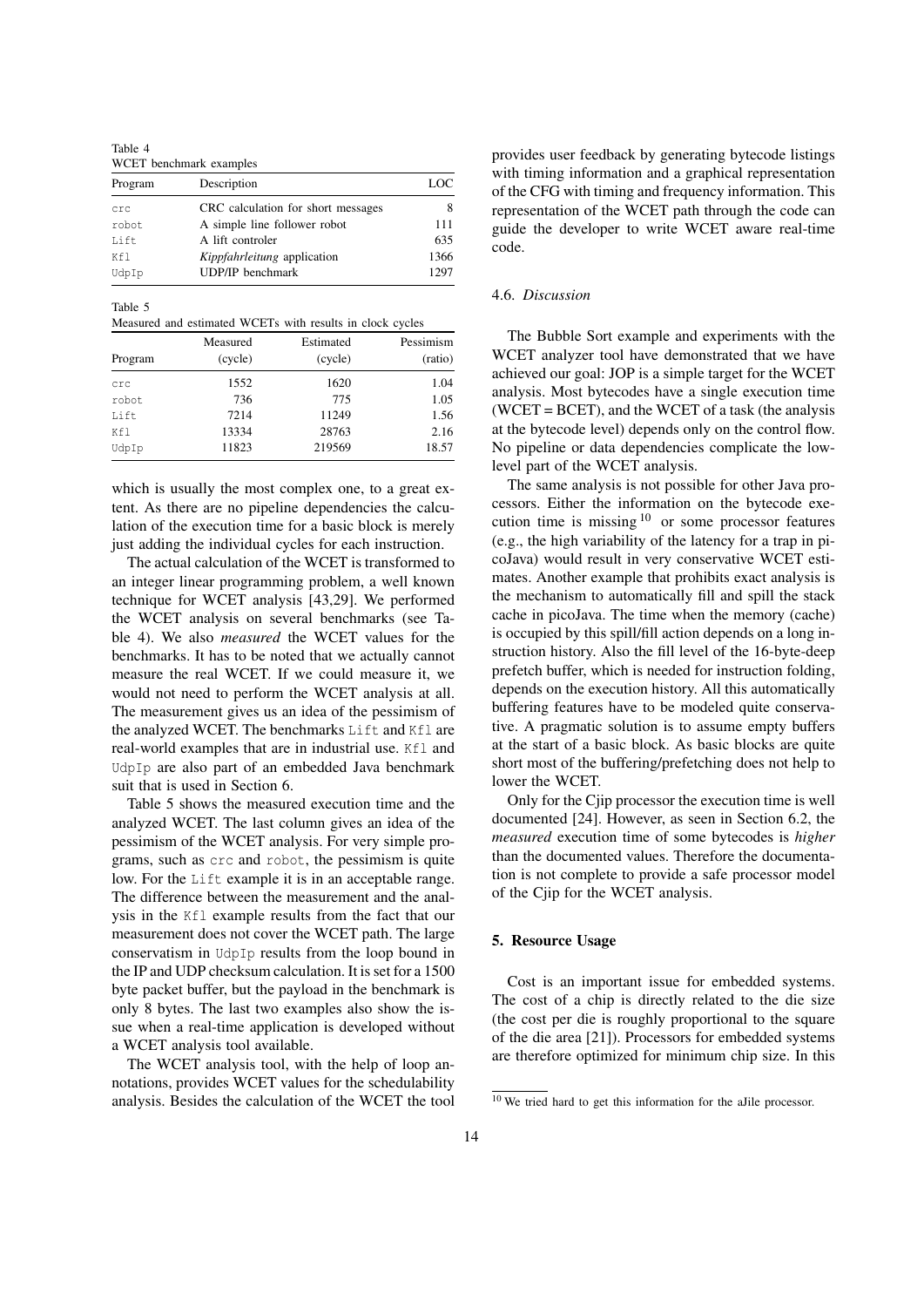

Fig. 10. Size in logic cells (LC) of different soft-core processors

section, we will compare JOP with different processors in terms of size.

One major design objective in the development of JOP was to create a small system that can be implemented in a low-cost FPGA. Figure 10 and Table 6 show the resource usage for different configurations of JOP and different soft-core processors implemented in an Altera EP1C6 FPGA [3]. Estimating equivalent gate counts for designs in an FPGA is problematic. It is therefore better to compare the two basic structures, Logic Cells (LC) and embedded memory blocks. The maximum frequency for all soft-core processors is in the same technology or normalized (SPEAR) to the technology.

All configurations of JOP contain the on-chip microcode memory, the 1 KB stack cache, a 1 KB method cache, a memory interface to a 32-bit static RAM, and an 8-bit FLASH interface for the Java program and the FPGA configuration data. The minimum configuration implements multiplication and the shift operations in microcode. In the typical configuration, these operations are implemented as a sequential Booth multiplier and a single-cycle barrel shifter. The typical configuration also contains some useful I/O devices such as an UART and a timer with interrupt logic for multi-threading. The typical configuration of JOP consumes about 30% of the LCs in a Cyclone EP1C6, thus leaving enough resources free for application-specific logic.

As a reference, NIOS [2], Altera's popular RISC softcore, is also included in Table 6. NIOS has a 16-bit instruction set, a 5-stage pipeline and can be configured with a 16 or 32-bit datapath. Version A is the minimum configuration of NIOS. Version B adds an external memory interface, multiplication support and a timer. Version A is comparable with the minimal configuration of JOP, and Version B with its typical configuration.

LEON3 [15], the open-source implementation of the SPARC V8 architecture, has been ported to the exact

| Table 6                                                 |  |  |
|---------------------------------------------------------|--|--|
| Size and maximum frequency of FPGA soft-core processors |  |  |

| Processor                   | Resources<br>(LC) | Memory<br>(KB) | fmax<br>(MHz) |
|-----------------------------|-------------------|----------------|---------------|
| <b>JOP</b> Minimal          | 1077              | 3.25           | 98            |
| <b>JOP</b> Typical          | 2049              | 3.25           | 100           |
| Lightfoot <sup>11</sup> [9] | 3400              | 4              | 40            |
| NIOS A [2]                  | 1828              | 6.2            | 120           |
| NIOS B [2]                  | 2923              | 5.5            | 119           |
| <b>LEON3</b> [15]           | 7978              | 10.9           | 35            |
| SPEAR <sup>12</sup> [10]    | 1700              | 8              | 80            |

same hardware that was used for the JOP numbers. LEON3 is a representative of a RISC processor that is used in embedded real-time systems (e.g., by ESA for space missions).

SPEAR [10] (Scalable Processor for Embedded Applications in Real-time Environments) is a 16-bit processor with deterministic execution times. SPEAR contains predicated instructions to support single-path programming [39]. SPEAR is included in the list as it is also a processor designed for real-time systems.

To prove that the VHDL code for JOP is as portable as possible, JOP was also implemented in a Xilinx Spartan-3 FPGA [66]. Only the instantiation and initialization code for the on-chip memories is vendor-specific, whilst the rest of the VHDL code can be shared for the different targets. JOP consumes about the same LC count (1844 LCs) in the Spartan device, but has a slower clock frequency (83 MHz).

From this comparison we can see that we have achieved our objective of designing a small processor. The commercial Java processor, Lightfoot, consumes 1.7 times the logic resources of JOP in the typical configuration (with a lower clock frequency). A typical 32-bit RISC processor (NIOS) consumes about 1.5 times (LEON about four times) the resources of JOP. However, the NIOS processor can be clocked 20% faster than JOP in the same technology. The vendor independent and open-source RISC processor LEON can be clocked only with 35% of JOP's frequency. The only processor that is similar in size is SPEAR. How-

 $\overline{11}$  The data for the Lightfoot processor is taken from the data sheet [9]. The frequency used is that in a Vertex-II device from Xilinx. JOP can be clocked at 100 MHz in the Vertex-II device, making this comparison valid.

<sup>&</sup>lt;sup>12</sup> As SPEAR uses internal memory blocks in asynchronous mode it is not possible to synthesize it without modification for the Cyclone FPGA. The clock frequency of SPEAR in an Altera Cyclone is an estimate based on following facts: SPEAR can be clocked at 40 MHz in an APEX device and JOP can be clocked at 50 MHz in the same device.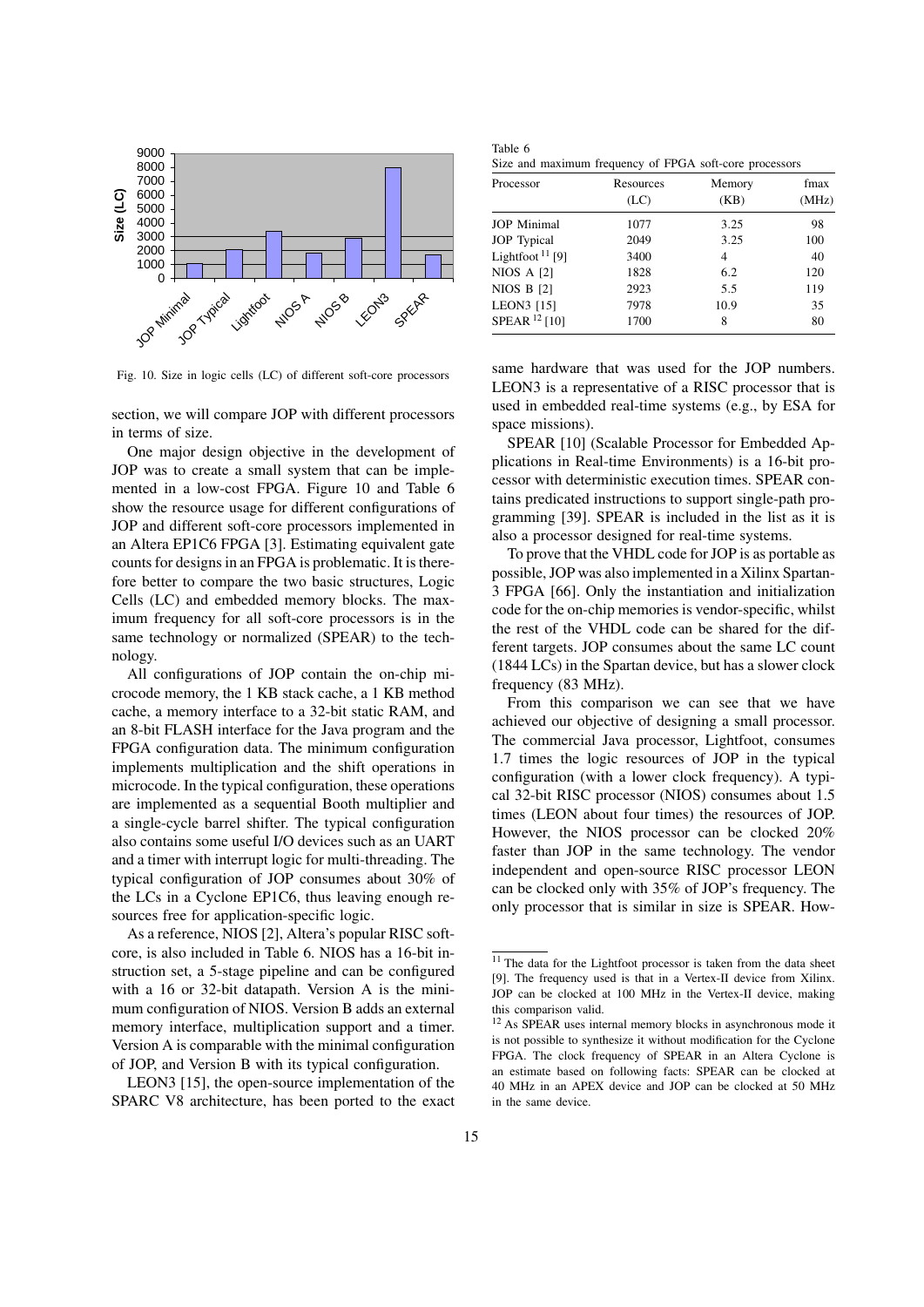ever, while SPEAR is a 16-bit processor, JOP contains a 32-bit datapath.

## 6. Performance

In this section, we will evaluate the performance of JOP in relation to other embedded Java systems. Although JOP is intended as a processor with a low WCET for all operations, its general performance is still important.

#### 6.1. *General Performance*

Running benchmarks is problematic, both generally and especially in the case of embedded systems. The best benchmark would be the application that is intended to run on the system being tested. To get comparable results SPEC provides benchmarks for various systems. However, the one for Java, the SPECjvm98 [55], needs more functionality than what is usually available in a CLDC compliant device (e.g., a filesystem and java.net). Some benchmarks from the SPECjvm98 suits also need several MB of heap.

Due to the absence of a *standard* Java benchmark for embedded systems, a small benchmark suite that should run on even the smallest device is provided here. It contains several micro-benchmarks for evaluating the number of clock cycles for single bytecodes or short sequences of bytecodes, and two application benchmarks.

To provide a realistic workload for embedded systems, a real-time application was adapted to create the first application benchmark (Kfl). The application is taken from one of the nodes of a distributed motor control system [45] (the first industrial application of JOP). The application is written as a cyclic executive. A simulation of both the environment (sensors and actors) and the communication system (commands from the master station) forms part of the benchmark, so as to simulate the real-world workload. The second application benchmark is an adaptation of a tiny TCP/IP stack for embedded Java. This benchmark contains two UDP server/clients, exchanging messages via a loopback device. The Kfl benchmark consists of 511 methods and 14 KB code, the UDP/IP benchmark of 508 methods and 13 KB code (including the supporting library).

As we will see, there is a great variation in processing power across different embedded systems. To cater for this variation, all benchmarks are 'self adjusting'. Each benchmark consists of an aspect that is benchmarked in a loop and an 'overhead' loop that contains any overheads from the benchmark that should be subtracted from the result (this feature is designed for the micro-benchmarks). The loop count adapts itself until the benchmark runs for more than a second. The number of iterations per second is then calculated, which means that higher values indicate better performance.

All the benchmarks measure how often a function is executed per second. In the Kfl benchmark, this function contains the main loop of the application that is executed in a periodic cycle in the original application. In the benchmark the wait for the next period is omitted, so that the time measured solely represents execution time. The UDP benchmark contains the generation of a request, transmitting it through the UDP/IP stack, generating the answer and transmitting it back as a benchmark function. The iteration count is the number of received answers per second.

The accuracy of the measurement depends on the resolution of the system time. For the measurements under Linux, the system time has a resolution of 10ms, resulting in an inaccuracy of 1%. The accuracy of the system time on leJOS, TINI and the aJile is not known, but is considered to be in the same range. For JOP, a *µ*s counter is used for time measurement.

The following list gives a brief description of the Java systems that were benchmarked:

JOP is implemented in a Cyclone FPGA [3], running at 100 MHz. The main memory is a 32-bit SRAM (15ns) with an access time of 2 clock cycles. The benchmarked configuration of JOP contains a 4 KB method cache organized in 16 blocks.

leJOS As an example for a low-end embedded device we use the RCX robot controller from the LEGO MindStorms series. It contains a 16-bit Hitachi H8300 microcontroller [22], running at 16 MHz. leJOS [54] is a tiny interpreting JVM for the RCX.

KVM is a port of the Sun's KVM that is part of the Connected Limited Device Configuration (CLDC) [57] to Alteras NIOS II processor on MicroC Linux. NIOS is implemented on a Cyclone FPGA and clocked with 50 MHz. Besides the different clock frequency this is a good comparison of an interpreting JVM running in the same FPGA as JOP.

TINI is an enhanced 8051 clone running a software JVM. The results were taken from a custom board with a 20 MHz crystal, and the chip's PLL is set to a factor of 2.

Cjip The measured system [23] is a replacement of the TINI board and contains a Cjip [25] clocked with 80 MHz and 8 MB DRAM.

The benchmark results of **Komodo** were obtained by Matthias Pfeffer [37] on a cycle-accurate simulation of Komodo.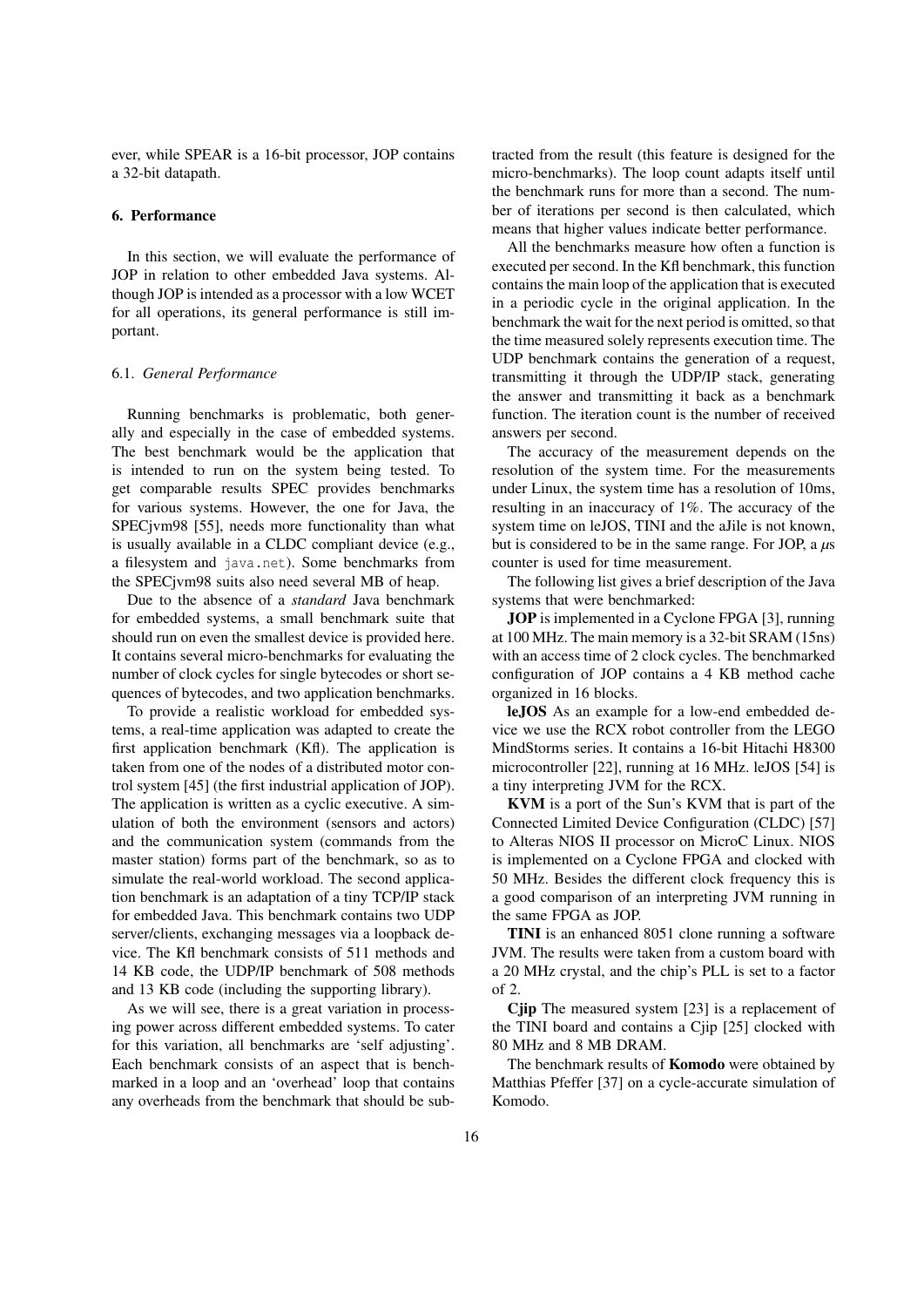

Fig. 11. Performance comparison of different Java systems with application benchmarks. The diagrams show the geometric mean of the two benchmarks in iterations per second – a higher value means higher performance. The top diagram shows absolute performance, while the bottom diagram shows the result scaled to 1 MHz clock frequency.

aJile's JEMCore is a direct-execution Java processor that is available in two different versions: the aJ80 and the aJ100 [1]. The aJ100 provides a generic 8-bit, 16 bit or 32-bit external bus interface, while the aJ80 only provides an 8-bit interface.

The EJC (Embedded Java Controller) platform [12] is a typical example of a JIT system on a RISC processor. The system is based on a 32-bit ARM720T processor running at 74 MHz. It contains up to 64 MB SDRAM and up to 16 MB of NOR flash.

gcj is the GNU compiler for Java. This configuration represents the batch compiler solution, running on a 266 MHz Pentium MMX under Linux.

MB is the realization of Java on a RISC processor for an FPGA (Xilinx MicroBlaze [65]). Java is compiled to C with a Java compiler for real-time systems [35] and the C program is compiled with the standard GNU toolchain.

It would be interesting to include the other soft-core Java processors (Moon, Lightfoot, and FemtoJava) in this comparison. However, it was not possible to obtain the benchmark data. The company that produced Moon

| ۰.<br>۰.<br>× |  |
|---------------|--|
|---------------|--|

Application benchmarks on different Java systems. The table shows the benchmark results in iterations per second – a higher value means higher performance.

|             | Frequency | Κfl    | <b>UDP/IP</b>  | Geom. Mean | Scaled |
|-------------|-----------|--------|----------------|------------|--------|
|             | (MHz)     |        | (Iterations/s) |            |        |
| <b>JOP</b>  | 100       | 17111  | 6781           | 10772      | 108    |
| leJOS       | 16        | 25     | 13             | 18         | 1.1    |
| <b>TINI</b> | 40        | 64     | 29             | 43         | 1.1    |
| <b>KVM</b>  | 50        | 36     | 16             | 24         | 0.5    |
| Cjip        | 80        | 176    | 91             | 127        | 1.6    |
| Komodo      | 33        | 924    | 520            | 693        | 21     |
| aJ80        | 74        | 2221   | 1004           | 1493       | 20     |
| aJ100       | 103       | 14148  | 6415           | 9527       | 92     |
| <b>EJC</b>  | 74        | 9893   | 2822           | 5284       | 71     |
| gcj         | 266       | 139884 | 38460          | 73348      | 276    |
| MB          | 100       | 3792   |                |            |        |

seems to be disappeared and FemtoJava could not run all benchmarks.

In Figure 11, the geometric mean of the two application benchmarks is shown. The unit used for the result is iterations per second. Note that the vertical axis is logarithmic, in order to obtain useful figures to show the great variation in performance. The top diagram shows absolute performance, while the bottom diagram shows the same results scaled to a 1 MHz clock frequency. The results of the application benchmarks and the geometric mean are shown in Table 7.

It should be noted that scaling to a single clock frequency could prove problematic. The relation between processor clock frequency and memory access time cannot always be maintained. To give an example, if we were to increase the results of the 100 MHz JOP to 1 GHz, this would also involve reducing the memory access time from 15 ns to 1.5 ns. Processors with 1 GHz clock frequency are already available, but the fastest asynchronous SRAM to date has an access time of 10 ns.

## 6.2. *Discussion*

When comparing JOP and the aJile processor against leJOS, KVM, and TINI, we can see that a Java processor is up to 500 times faster than an interpreting JVM on a standard processor for an embedded system. The average performance of JOP is even better than a JITcompiler solution on an embedded system, as represented by the EJC system.

Even when scaled to the same clock frequency, the compiling JVM on a PC (gcj) is much faster than either embedded solution. However, the kernel of the application is smaller than 4 KB [49]. It therefore fits in the level one cache of the Pentium MMX. For a compar-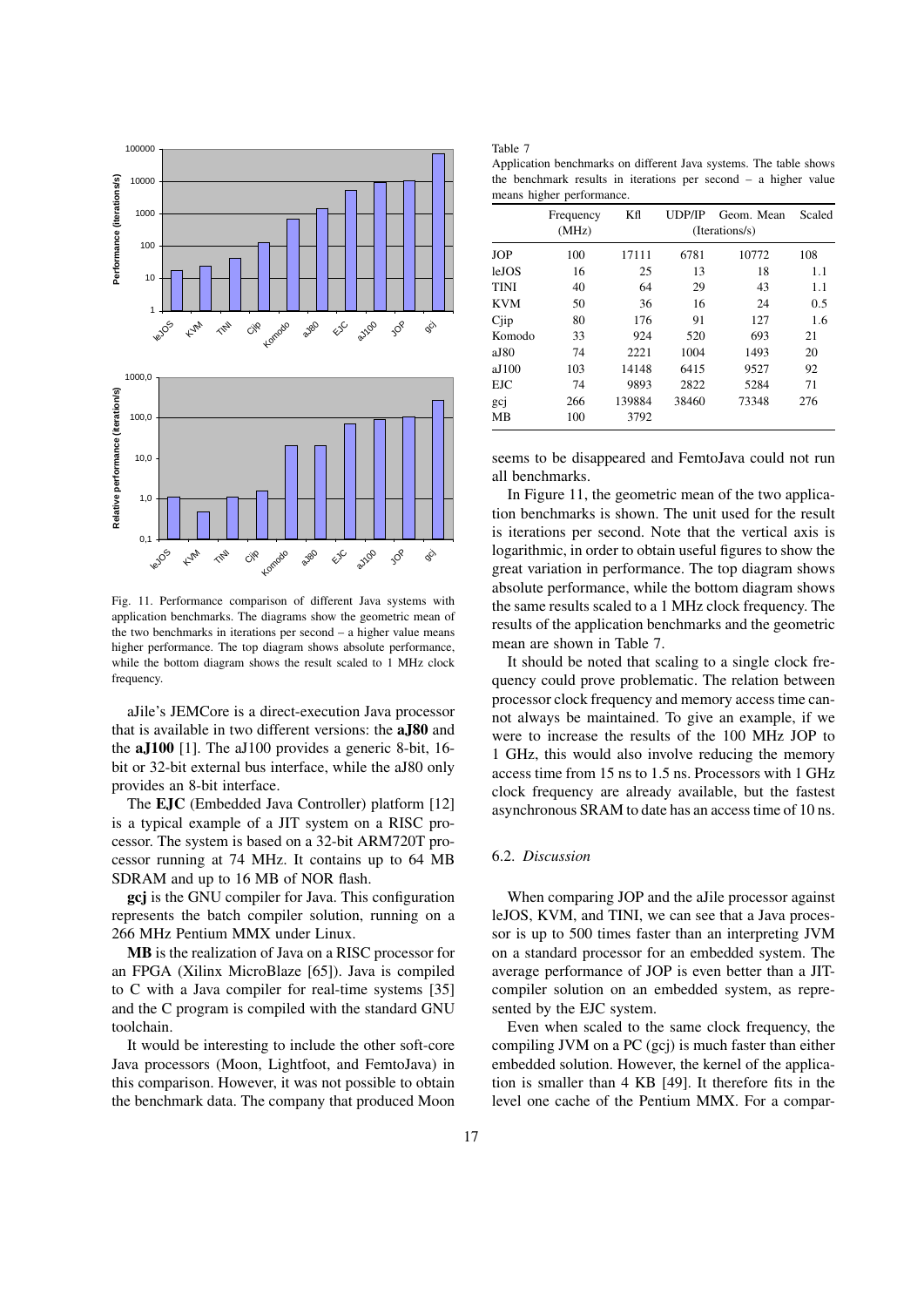Table 8 Execution time in clock cycles for various JVM bytecodes

|                   |     | JOP leJOS TINI |                |      | Cjip Komodo aJ80 aJ100 |     |     |
|-------------------|-----|----------------|----------------|------|------------------------|-----|-----|
| iload iadd        | 2   | 836            | 789            | 55   | 8                      | 38  | 8   |
| iinc              | 8   | 422            | 388            | 46   | 4                      | 41  | 11  |
| ldc               | 9   | 1340           | 1128           | 670  | 40                     | 67  | 9   |
| if_icmplt taken   | 6   | 1609           | 1265           | 157  | 24                     | 42  | 18  |
| if_icmplt n/taken | 6   | 1520           | 1211           | 132  | 24                     | 40  | 14  |
| getfield          | 22  | 1879           | 2398           | 320  | 48                     | 142 | 23  |
| getstatic         | 15  |                | 1676 4463 3911 |      | 80                     | 102 | 15  |
| iaload            | 36  | 1082           | 1543           | 139  | 28                     | 74  | 13  |
| invoke            | 128 | 4759           | 6495           | 5772 | 384                    | 349 | 112 |
| invoke static     | 100 | 3875           | 5869           | 5479 | 680                    | 271 | 92  |
| invoke interface  | 144 | 5094           | 6797           | 5908 | 1617                   | 531 | 148 |

ison with a Pentium class processor we would need a larger application.

JOP is about 7 times faster than the aJ80 Java processor on the popular JStamp board. However, the aJ80 processor only contains an 8-bit memory interface, and suffers from this bottleneck. The SaJe system contains the aJ100 with 32-bit, 10 ns SRAMs. JOP with its 15 ns SRAMs is about 12% faster than the aJ100 processor.

The MicroBlaze system is a representation of a Java batch-compilation system for a RISC processor. MicroBlaze is configured with the same cache  $13$  as JOP and clocked at the same frequency. JOP is about four times faster than this solution, thus showing that native execution of Java bytecodes is faster than batchcompiled Java on a similar system. However, the results of the MicroBlaze solution are at a preliminary stage  $^{14}$ , as the Java2C compiler [35] is still under development.

The micro-benchmarks are intended to give insight into the implementation of the JVM. In Table 8, we can see the execution time in clock cycles of various bytecodes. As almost all bytecodes manipulate the stack, it is not possible to measure the execution time for a single bytecode in the benchmark loop. The single bytecode would trash the stack. As a minimum requirement, a second instruction is necessary in the loop to reverse the stack operation.

For JOP we can deduce that the WCET for simple bytecodes is also the average execution time. We can see that the combination of iload and iadd executes in two cycles, which means that each of these two operations is executed in a single cycle. The iinc bytecode is one of the few instructions that do not manipulate the stack and can be measured alone. As iinc is not implemented in hardware, we have a total of 8 cycles that are executed in microcode. It is fair to assume that this comprises too great an overhead for an instruction that is found in every iterative loop with an integer index. However, the decision to implement this instruction in microcode was derived from the observation that the dynamic instruction count for iinc is only 2% [51].

The sequence for the branch benchmark  $(i$ f $\text{1cmplt})$ contains the two load instructions that push the arguments onto the stack. The arguments are then consumed by the branch instruction. This benchmark verifies that a branch requires a constant four cycles on JOP, whether it is taken or not.

The Cjip implements the JVM with a stack oriented instruction set. It is the only example (except JOP) where the instruction set is documented *including* the execution time [24]. We will therefore check some of the results with the numbers provided in the documentation. The execution time is given in ns, assuming a 66 MHz clock. The execution time for the basic integer add operation is given as 180 ns resulting in 12 cycles. The load of a local variable (when it is one of the first four) takes 35 cycles. In the micro-benchmark we measure 55 cycles instead of the theoretical 47 (iadd + iload<sub>n</sub>). We assume that we have to add some cycles for the fetch of the bytecodes from memory.

For compiling versions of the JVM, these microbenchmarks do not produce useful results. The compiler performs optimizations that make it impossible to measure execution times at this fine a granularity.

## 7. Conclusion

In this paper, we presented a brief overview of the concepts for a real-time Java processor, called JOP, and the evaluation of this architecture. We have seen that JOP is the smallest hardware realization of the JVM available to date. Due to the efficient implementation of the stack architecture, JOP is also smaller than a *comparable* RISC processor in an FPGA. Implemented in an FPGA, JOP has the highest clock frequency of all known Java processors.

We performed the WCET analysis of the implemented JVM at the microcode level. This analysis provides the WCET and BCET values for the individual bytecodes. We have also shown that there are no dependencies between individual bytecodes. This feature, in combination with the method cache [49], makes JOP an easy target for low-level WCET analysis of

<sup>&</sup>lt;sup>13</sup> The MicroBlaze with a 8 KB data and 8 KB instruction cache is about 1.5 times faster than JOP. However, a 16 KB memory is not available in low-cost FPGAs and is an unbalanced system with respect to the LC/memory relation.

<sup>&</sup>lt;sup>14</sup> As not all language constructs can be compiled, only the Kfl benchmark was measured. Therefore, the bars for MicroBlaze are missing in Fig. 11.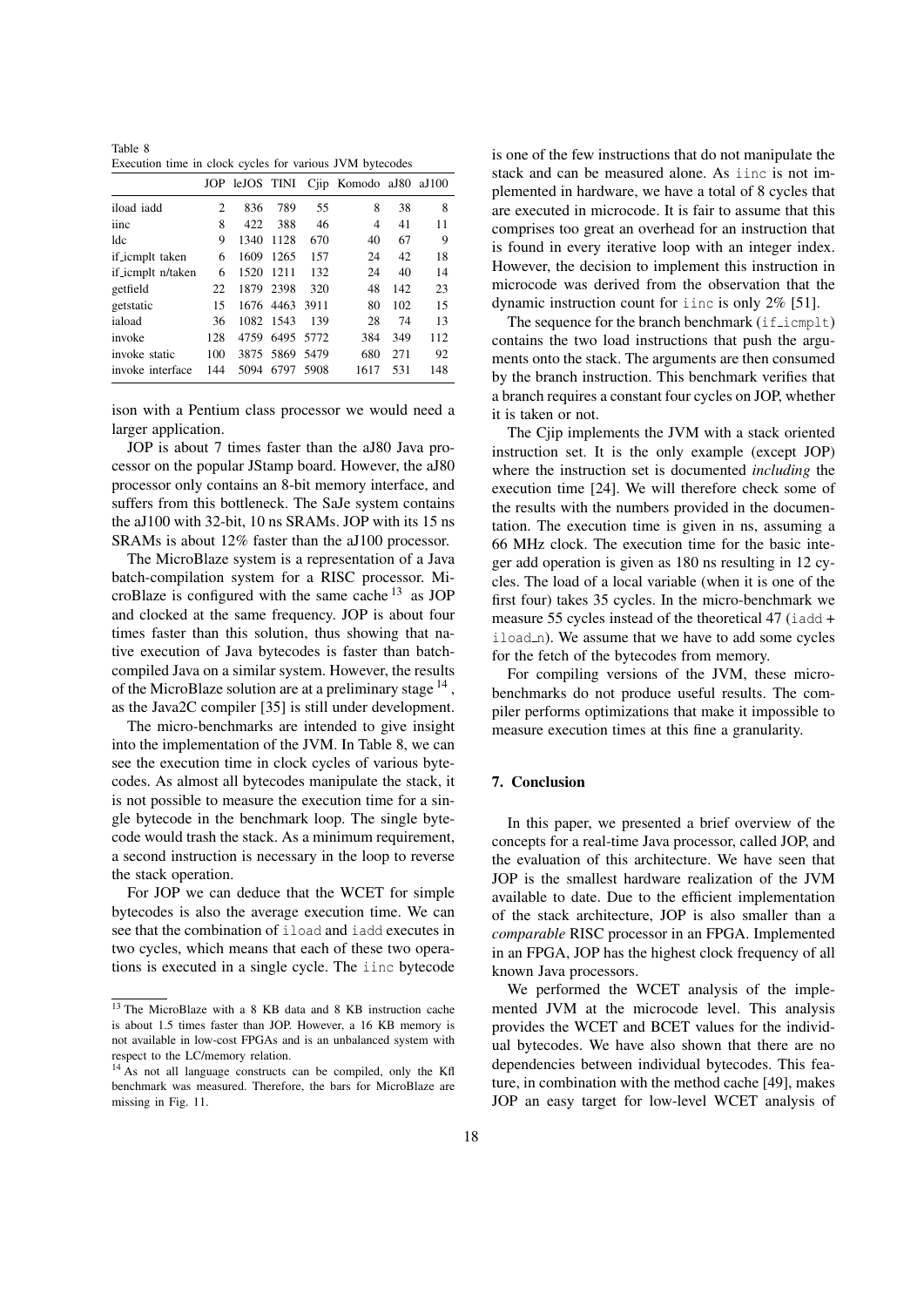Java applications. As far as we know, JOP is the only Java processor for which the WCET of the bytecodes is known and documented.

We compared JOP against several embedded Java systems and, as a reference, with Java on a standard PC. A Java processor is up to 500 times faster than an interpreting JVM on a standard processor for an embedded system. JOP is about seven times faster than the aJ80 Java processor and about 12% faster than the aJ100. Preliminary results using compiled Java for a RISC processor in an FPGA, with a similar resource usage and maximum clock frequency to JOP, showed that native execution of Java bytecodes is faster than compiled Java.

The proposed processor has been used with success to implement several commercial real-time applications. JOP is open-source and all design files are available at http://www.jopdesign.com/.

## Acknowledgment

The author thanks the anonymous reviewers for their insightful and detailed comments on the first version of the paper. The comments have helped to shape this paper and clarify ambiguous sections in the first version. The author also thanks Andreas Steininger and Peter Puschner for their support during the PhD thesis and comments on this paper.

## References

- [1] aJile. aj-100 real-time low power Java processor. preliminary data sheet, 2000.
- [2] Altera. Nios soft core embedded processor, ver. 1. data sheet, June 2000.
- [3] Altera. Cyclone FPGA Family Data Sheet, ver. 1.2, April 2003.
- [4] ARM. Jazelle technology: ARM acceleration technology for the Java platform. white paper, 2004.
- [5] David F. Bacon, Perry Cheng, and V. T. Rajan. A real-time garbage collector with low overhead and consistent utilization. In *POPL '03: Proceedings of the 30th ACM SIGPLAN-SIGACT symposium on Principles of programming languages*, pages 285–298, New York, NY, USA, 2003. ACM Press.
- [6] Antonio Carlos Beck and Luigi Carro. Low power java processor for embedded applications. In *Proceedings of the 12th IFIP International Conference on Very Large Scale Integration*, December 2003.
- [7] Greg Bollella, James Gosling, Benjamin Brosgol, Peter Dibble, Steve Furr, and Mark Turnbull. *The Real-Time Specification for Java*. Java Series. Addison-Wesley, June 2000.
- [8] Cyrille Comar, Gary Dismukes, and Franco Gasperoni. Targeting GNAT to the Java virtual machine. In *TRI-Ada '97: Proceedings of the conference on TRI-Ada '97*, pages 149–161, New York, NY, USA, 1997. ACM Press.
- [9] DCT. Lightfoot 32-bit Java processor core. data sheet, September 2001.
- [10] Martin Delvai, Wolfgang Huber, Peter Puschner, and Andreas Steininger. Processor support for temporal predictability – the spear design example. In *Proceedings of the 15th Euromicro International Conference on Real-Time Systems*, Jul. 2003.
- [11] S. Dey, P. Sanchez, D. Panigrahi, L. Chen, C. Taylor, and K. Sekar. Using a soft core in a SOC design: Experiences with picoJava. *IEEE Design and Test of Computers*, 17(3):60–71, July 2000.
- [12] EJC. The ejc (embedded java controller) platform. Available at http://www.embedded-web.com/index.html.
- [13] Jakob Engblom. *Processor Pipelines and Static Worst-Case Execution Time Analysis*. PhD thesis, Uppsala University, 2002.
- [14] Jakob Engblom, Andreas Ermedahl, Mikael Sodin, Jan ¨ Gustafsson, and Hans Hansson. Worst-case execution-time analysis for embedded real-time systems. *International Journal on Software Tools for Technology Transfer (STTT)*, V4(4):437– 455, August 2003.
- [15] Jiri Gaisler. A portable and fault-tolerant microprocessor based on the SPARC v8 architecture. In *DSN '02: Proceedings of the 2002 International Conference on Dependable Systems and Networks*, page 409, Washington, DC, USA, 2002. IEEE Computer Society.
- [16] David Gregg, James Power, and John Waldron. Benchmarking the java virtual architecture - the specjvm98 benchmark suite. In N. Vijaykrishnan and M. Wolczko, editors, *Java Microarchitectures*, pages 1–18. Kluwer Academic, 2002.
- [17] Flavius Gruian, Per Andersson, Krzysztof Kuchcinski, and Martin Schoeberl. Automatic generation of applicationspecific systems based on a micro-programmed java core. In *Proceedings of the 20th ACM Symposium on Applied Computing, Embedded Systems track*, Santa Fee, New Mexico, March 2005.
- [18] Tom R. Halfhill. Imsys hedges bets on Java. *Microprocessor Report*, August 2000.
- [19] David S. Hardin. Real-time objects on the bare metal: An efficient hardware realization of the Java virtual machine. In *Proceedings of the Fourth International Symposium on Object-Oriented Real-Time Distributed Computing*, page 53. IEEE Computer Society, 2001.
- [20] Reinhold Heckmann, Marc Langenbach, Stephan Thesing, and Reinhard Wilhelm. The influence of processor architecture on the design and results of WCET tools. *Proceedings of the IEEE*, 91(7):1038–1054, Jul. 2003.
- [21] John Hennessy and David Patterson. *Computer Architecture: A Quantitative Approach, 3rd ed.* Morgan Kaufmann Publishers Inc., Palo Alto, CA 94303, 2002.
- [22] Hitachi. Hitachi single-chip microcomputer h8/3297 series. Hardware Manual.
- [23] Imsys. Snap, simple network application platform. Available at http://www.imsys.se/.
- [24] Imsys. ISAJ reference 2.0, January 2001.
- [25] Imsys. Im1101c (the cjip) technical reference manual / v0.25, 2004.
- [26] Java Expert Group. Java specification request JSR 302: Safety critical java technology. Available at http://jcp.org/en/jsr/detail?id=302.
- [27] J. Kreuzinger, U. Brinkschulte, M. Pfeffer, S. Uhrig, and Th. Ungerer. Real-time event-handling and scheduling on a multithreaded Java microcontroller. *Microprocessors and Microsystems*, 27(1):19–31, 2003.
- [28] Xianfeng Li, Abhik Roychoudhury, and Tulika Mitra. Modeling out-of-order processors for WCET analysis. *Real-Time Systems*, V34(3):195–227, November 2006.